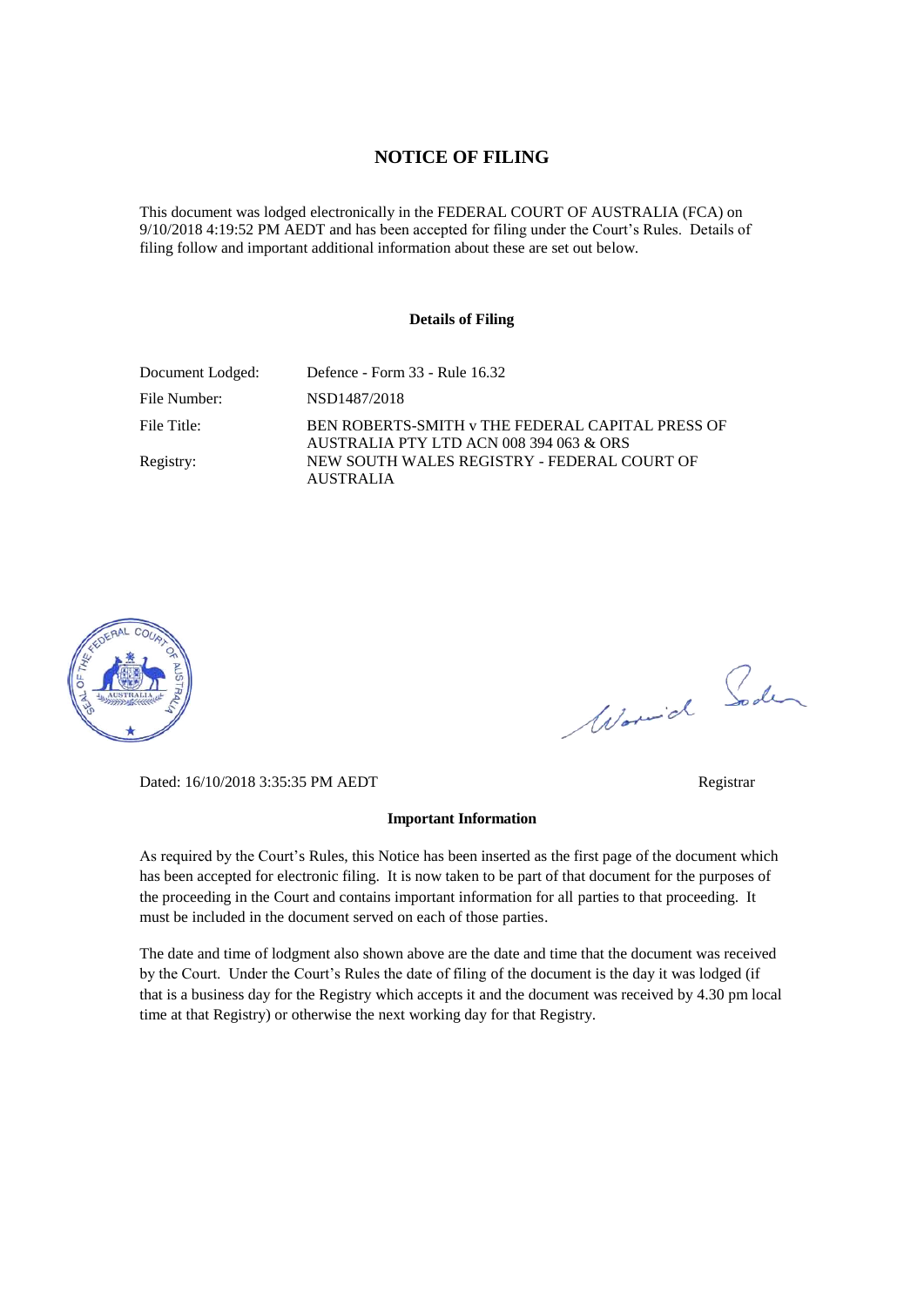Form 33 Rule 16.32



# **Defence to Statement of Claim**

No. NSD1487 of 2018

Federal Court of Australia District Registry: New South Wales Division: General

### **Ben Roberts-Smith**

Applicant

#### **Federal Capital Press of Australia Pty Limited** and others

Respondents

The Respondents rely upon the following facts and assertions in answer to the Statement of Claim filed by the Applicant on 17 August 2018 (the **Statement of Claim**):

- 1. The Respondents admit the allegations contained in paragraph 1 of the Statement of Claim.
- 2. In answer to paragraph 2 of the Statement of Claim, the First Respondent:
	- (a) admits the allegations contained in sub-paragraphs (a) and (b); and
	- (b) do not admit the allegations contained in sub-paragraph (c).
- 3. The Respondents admit the allegations contained in paragraph 3 of the Statement of Claim.
- 4. In answer to paragraph 4 of the Statement of Claim, the First, Second and Third Respondents:
	- (a) admit that on about 8 June 2018 they published the first matter complained of;
	- (b) deny that the first matter complained of was of and concerning the Applicant; and

|                    |                                                     |     |                                                     |                |                            |                        |         |     | Federal Capital Press of Australia Pty Limited, Nick |        |  |
|--------------------|-----------------------------------------------------|-----|-----------------------------------------------------|----------------|----------------------------|------------------------|---------|-----|------------------------------------------------------|--------|--|
| Filed on behalf of |                                                     |     | McKenzie, Chris Masters and David Wroe, Respondents |                |                            |                        |         |     |                                                      |        |  |
| Prepared by        |                                                     |     |                                                     | Peter Bartlett |                            |                        |         |     |                                                      |        |  |
| Law firm           |                                                     |     |                                                     |                |                            | Minter Ellison         |         |     |                                                      |        |  |
| Tel                | +61 3 8608 2037<br>Peter.Bartlett@minterellison.com |     |                                                     |                |                            | +61 3 8608 1088<br>Fax |         |     |                                                      |        |  |
| Email              |                                                     |     |                                                     |                |                            |                        |         |     |                                                      |        |  |
| <b>Address</b>     |                                                     | for | service Level                                       |                | -23,<br>Melbourne VIC 3000 | Rialto                 | Towers, | 525 | Collins                                              | Street |  |

[Form approved 01/08/2011]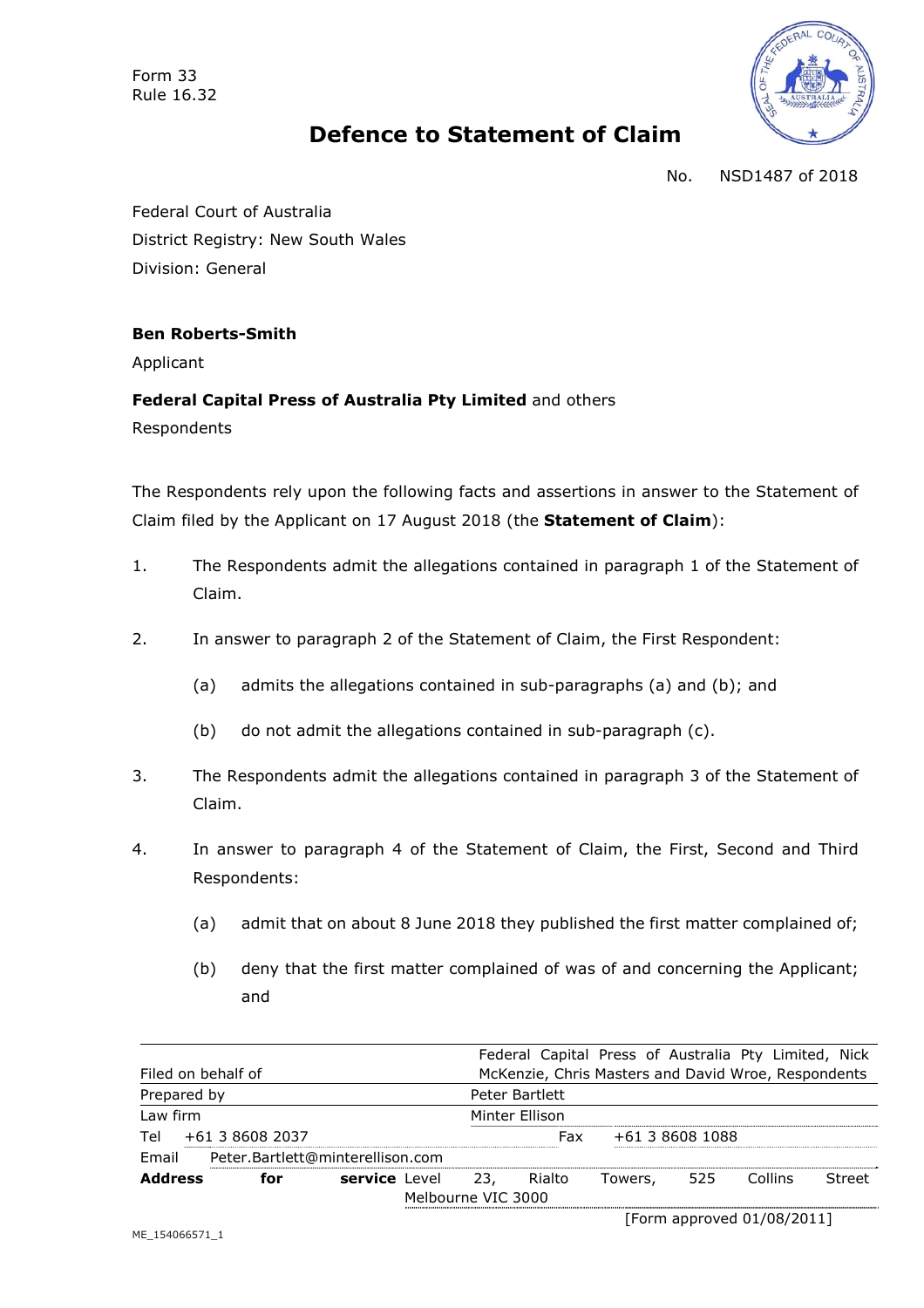- (c) otherwise do not admit the allegations contained in paragraph 4.
- 5. In answer to paragraph 5 of the Statement of Claim, the Respondents deny that the first matter complained of, in its natural and ordinary meaning:
	- (a) was reasonably capable of conveying, or in fact conveyed, any of the imputations set out in paragraph 5 of the Statement of Claim; or
	- (b) was reasonably capable of being, or was in fact, defamatory of the Applicant, in the sense alleged in the imputations set out in paragraph 5 of the Statement of Claim or otherwise.
- 6. In answer to paragraph 6 of the Statement of Claim, the First, Second and Third Respondents:
	- (a) admit that on 10 June 2018 they published the second matter complained of;
	- (b) deny that the second matter complained of was of and concerning the Applicant; and
	- (c) otherwise do not admit the allegations contained in paragraph 6.
- 7. In answer to paragraph 7 of the Statement of Claim, the Respondents deny that the second matter complained of, in its natural and ordinary meaning:
	- (a) was reasonably capable of conveying, or in fact conveyed, any of the imputations set out in paragraph 7 of the Statement of Claim; or
	- (b) was reasonably capable of being, or was in fact, defamatory of the Applicant, in the sense alleged in the imputations set out in paragraph 7 of the Statement of Claim or otherwise.
- 8. In answer to paragraph 8 of the Statement of Claim, the First, Second and Third Respondents:
	- (a) admit that on about 10 June 2018 they published the third matter complained of;
	- (b) deny that the third matter complained of was of and concerning the Applicant; and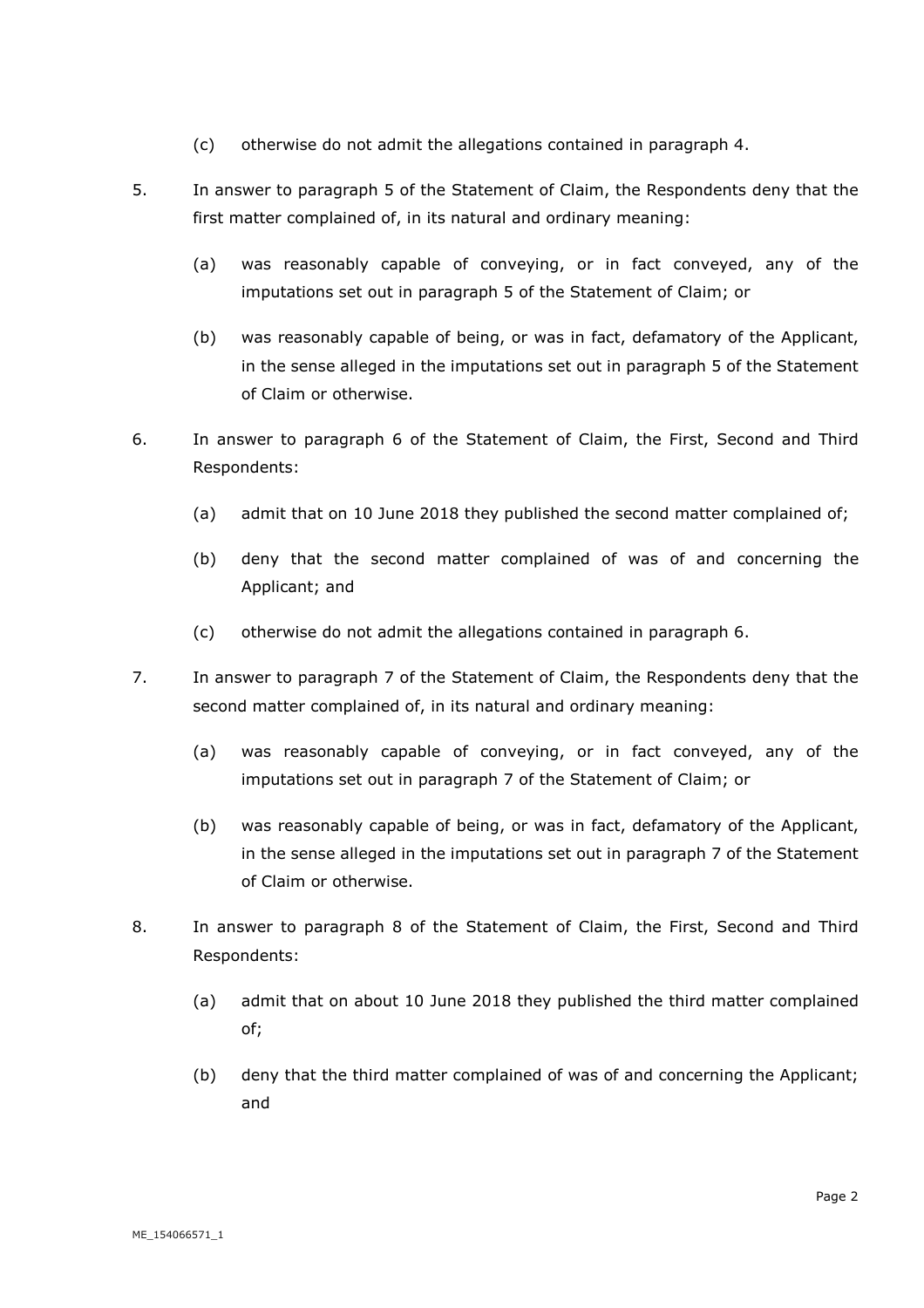- (c) otherwise do not admit the allegations contained in paragraph 8.
- 9. In answer to paragraph 9 of the Statement of Claim, the Respondents deny that the third matter complained of, in its natural and ordinary meaning:
	- (a) was reasonably capable of conveying, or in fact conveyed, any of the imputations set out in paragraph 9 of the Statement of Claim; or
	- (b) was reasonably capable of being, or was in fact, defamatory of the Applicant, in the sense alleged in the imputations set out in paragraph 9 of the Statement of Claim or otherwise.
- 10. In answer to paragraph 10 of the Statement of Claim, the Respondents:
	- (a) admit that on about 10 August 2018 they published the fourth matter complained of; and
	- (b) otherwise do not admit the allegations contained in paragraph 10.
- 11. In answer to paragraph 11 of the Statement of Claim, the Respondents deny that the fourth matter complained of, in its natural and ordinary meaning:
	- (a) was reasonably capable of conveying, or in fact conveyed, any of the imputations set out in paragraph 11 of the Statement of Claim; or
	- (b) was reasonably capable of being, or was in fact, defamatory of the Applicant, in the sense alleged in the imputations set out in paragraph 11 of the Statement of Claim or otherwise.
- 12. The Respondents deny the allegations contained in paragraph 12 of the Statement of Claim.
- 13. The Respondents deny that the Applicant is entitled to the relief claimed in paragraph 13 of the Statement of Claim or any relief at all.
- 14. Further and in the alternative, the Respondents say that insofar as, and to the extent that, it may be found that the first matter complained of, the second matter complained of, the third matter complained of and/or the fourth matter complained of (collectively, the **matters complained of**) were published of and concerning the Applicant and to be defamatory of him in their natural and ordinary meaning, or as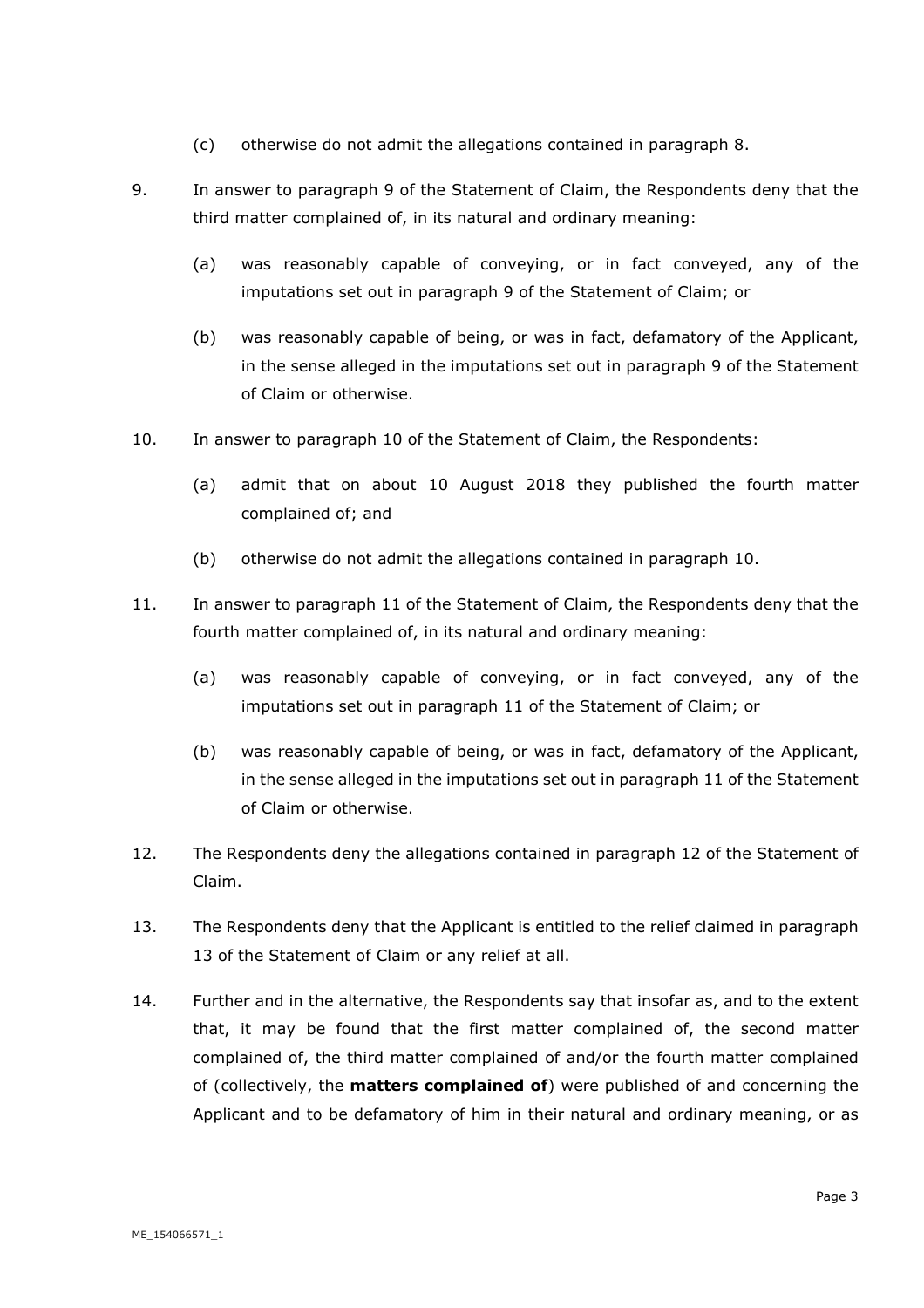bearing one or more of the imputations in paragraphs 5, 7, 9 and 11 of the Statement of Claim (which is denied), but otherwise without admission, the Respondents rely on the following defences:

## **(a) Justification – section 25 of the** *Defamation Act* **2005 (NSW) (Defamation Act)**

Each of the imputations in sub-paragraphs  $5(a)$ ,  $5(b)$ ,  $5(c)$ ,  $7(a)$ ,  $7(b)$ ,  $7(c)$ , 7(d), 9(a), 9(b), 9(c), 9(d), 11(a), 11(b), 11(c), 11(d), 11(e), 11(f), 11(g) and 11(h) of the Statement of Claim is substantially true.

### **(b) Contextual truth – section 26 of the** *Defamation Act*

- (i) The second, third and fourth matters complained of each carried the following other imputations in addition to the Applicant's imputations (**Contextual Imputations**):
	- (A) The Applicant broke the moral and legal rules of military engagement and is therefore a criminal.
	- (B) The Applicant disgraced his country Australia and the Australian army by his conduct as a member of the SASR in Afghanistan.
- (ii) Each of the Contextual Imputation is substantially true.
- (iii) By reason of the substantial truth of the Contextual Imputation, each of the imputations pleaded by the Applicant which are found to have been conveyed as alleged by the Applicant, defamatory of him and not substantially true do not further harm the reputation of the Applicant.
- 15. Further and in the alternative, if (which is denied) the Applicant suffered any damage as a result of the publication of the matters complained of and/or the imputations pleaded in paragraphs 5, 7, 9 and 11 of the Statement of Claim, then the Respondents intend to rely upon the following facts and matters in mitigation of such damage:
	- (a) the substantial truth of the imputations in sub-paragraphs  $5(a)$ ,  $5(b)$ ,  $5(c)$ , 7(a), 7(b), 7(c), 7(d), 9(a), 9(b), 9(c), 9(d), 11(a), 11(b), 11(c), 11(d), 11(e), 11(f), 11(g) and 11(h) of the Statement of Claim and the Contextual Imputations (or so many of them as are established by the Respondents to be substantially true);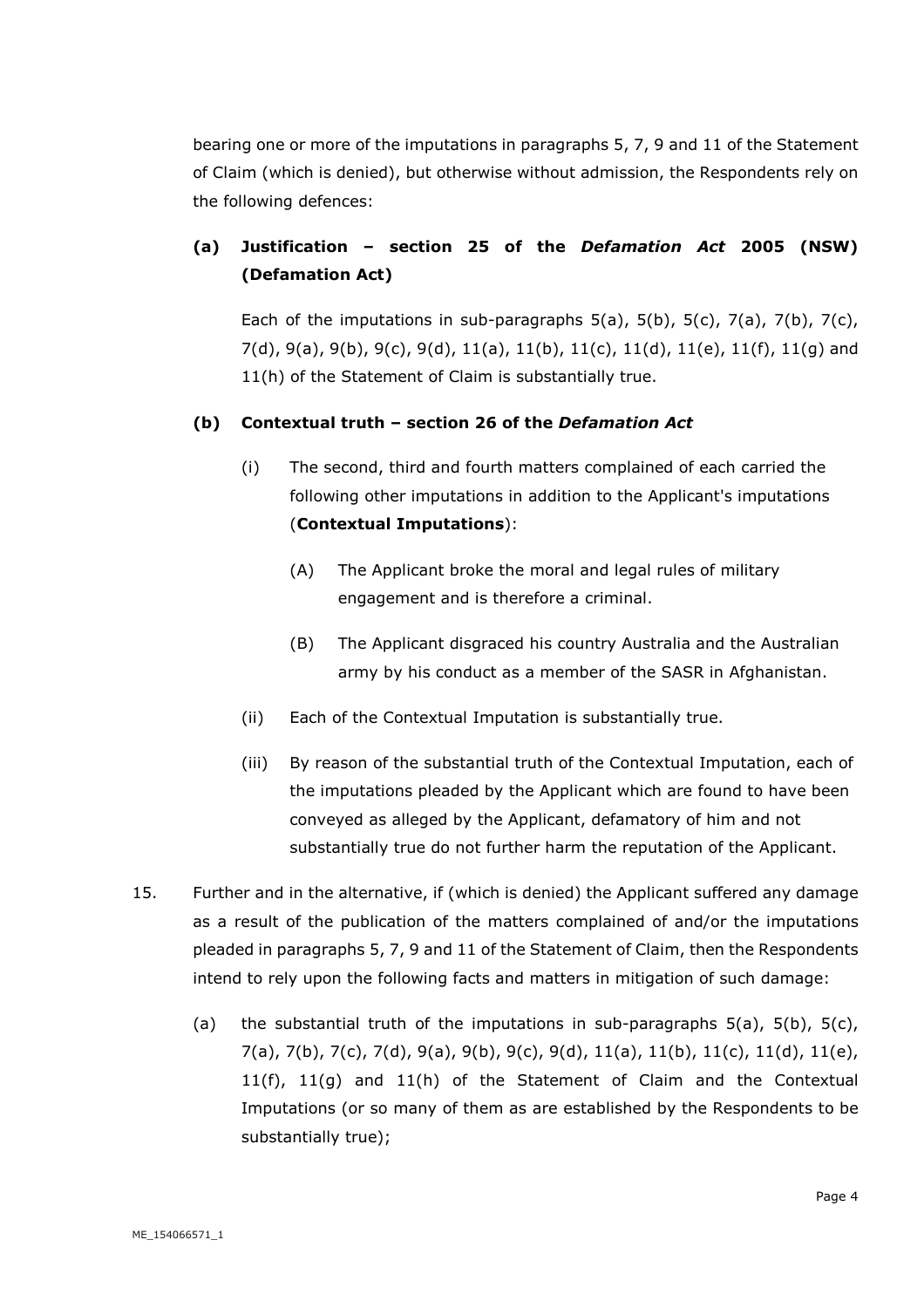- (b) the Applicant's general bad reputation within the Special Air Service Regiment (**SASR**) of the Australian Defence Force (**ADF**), being that of:
	- (i) a person who broke the moral and legal rules of military engagement;
	- (ii) a bully;
	- (iii) a hypocrite in that he held himself out publicly in a manner not consistent with how he conducted himself within the SASR; and
	- (iv) a person not deserving of the good reputation he enjoyed publicly*.*
- (c) the facts, matters and circumstances proven in evidence in support of the defences pleaded in this Defence;
- (d) the circumstances in which it is proved the matters complained of were published;
- (e) the background context to which (a) to (d) above comprised.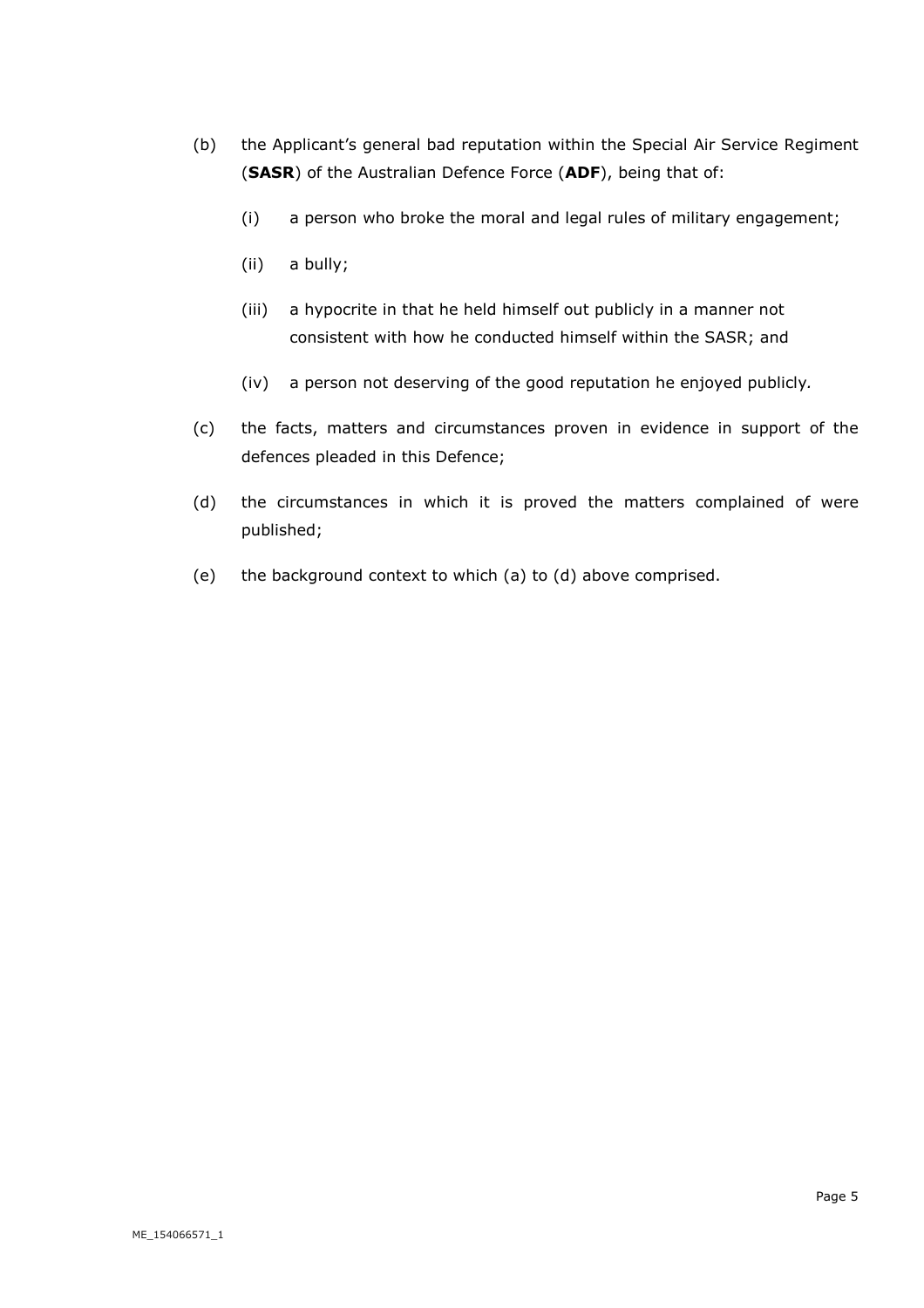#### **PARTICULARS OF TRUTH**

#### **The Applicant**

- (1) The Applicant was formerly a member of the SASR.
- (2) The Applicant's final rank within the SASR was Corporal.
- (3) As a member of the SASR the Applicant conducted six operational tours to Afghanistan including:
	- (a) rotation 3 from about May to September 2006;
	- (b) rotation 9 from about March to July 2009;
	- (c) rotation 12 from about March to July 2010;
	- (d) rotation 18 from about June to November 2012.

#### **The Geneva Conventions**

- (4) At all material times the Commonwealth of Australia has been a High Contracting Party to the Geneva Conventions, including the conventions entitled:
	- (a) "Convention relative to the Treatment of Prisoners of War" (the **Third Geneva Convention**); and
	- (b) "Convention Relative to the Protection of Civilian Persons in Time of War" (the **Fourth Geneva Convention**).
- (5) The Respondents rely upon the terms of the Third Geneva Convention and the Fourth Geneva Convention for their full force and effect.
- (6) Article 3 of the Third Geneva Convention provides, in substance, that persons taking no active part in hostilities, including members of armed forces who have laid down their arms and those placed out of action due to sickness, wounds, detention or any other cause, shall in all circumstances be treated humanely.
- (7) Article 3 of the Third Geneva Convention further provides, in substance that the following acts (amongst others) are prohibited at any time any in any place with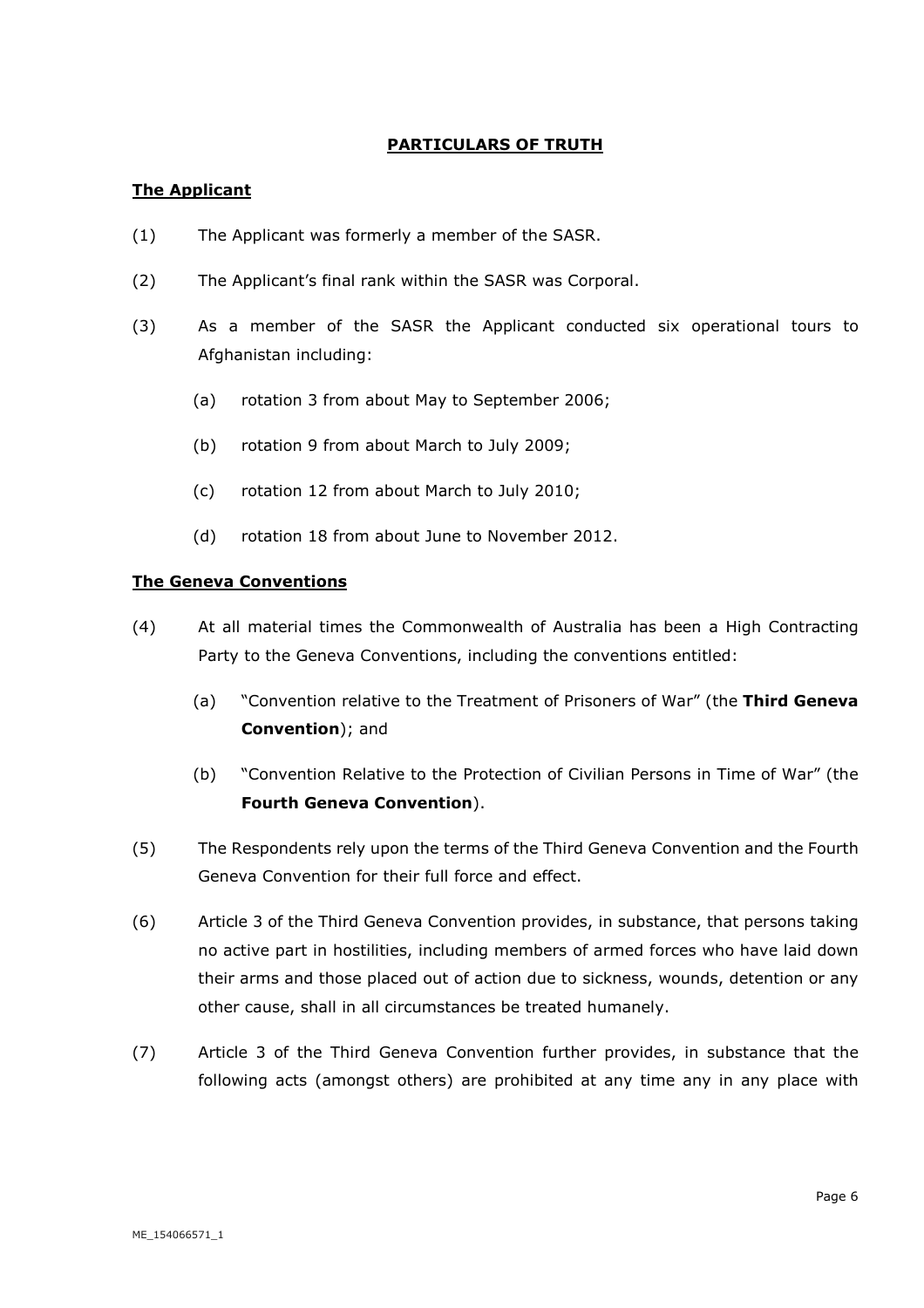respect to persons taking no active part in hostilities, including those persons referred to in the preceding paragraph:

- (a) violence to life and person, in particular murder of all kinds, mutilation, cruel treatment and torture; and
- (b) the passing of sentences and the carrying out of executions without previous judgment pronounced by a regularly constituted court affording all the judicial guarantees which are recognised as indispensable by civilised peoples.
- (8) Article 4 of the Third Geneva Convention provides, in substance, that prisoners of war in the sense of the Third Geneva Convention, are persons who have fallen into the power of the enemy belonging to certain categories including (amongst others) members of the armed forces of a party to the conflict, members of militias or volunteer corps.
- (9) Article 13 of the Third Geneva Convention provides, in substance, that prisoners of war must at all times be treated humanely, and that any unlawful act or omission by the detaining power causing death or seriously endangering the health of a prisoner of war will be regarded as a serious breach of the Convention.
- (10) Article 13 of the Third Geneva Convention further provides, in substance, that prisoners of war must at all times be protected, particularly against acts of violence or intimidation.
- (11) Article 17 of the Third Geneva Convention provides that no physical or mental torture, nor any other form of coercion, may be inflicted on prisoners of war to secure from them information of any kind whatsoever and that prisoners of war who refuse to answer may not be threatened, insulted, or exposed to unpleasant or disadvantageous treatment of any kind.
- (12) Article 3 of the Fourth Geneva Convention provides, in substance, that persons taking no active part in hostilities, including members of armed forces who have laid down their arms and those placed out of action due to sickness, wounds, detention or any other cause, shall in all circumstances be treated humanely.
- (13) Article 3 of the Fourth Geneva Convention further provides, in substance that the following acts (amongst others) are prohibited at any time any in any place with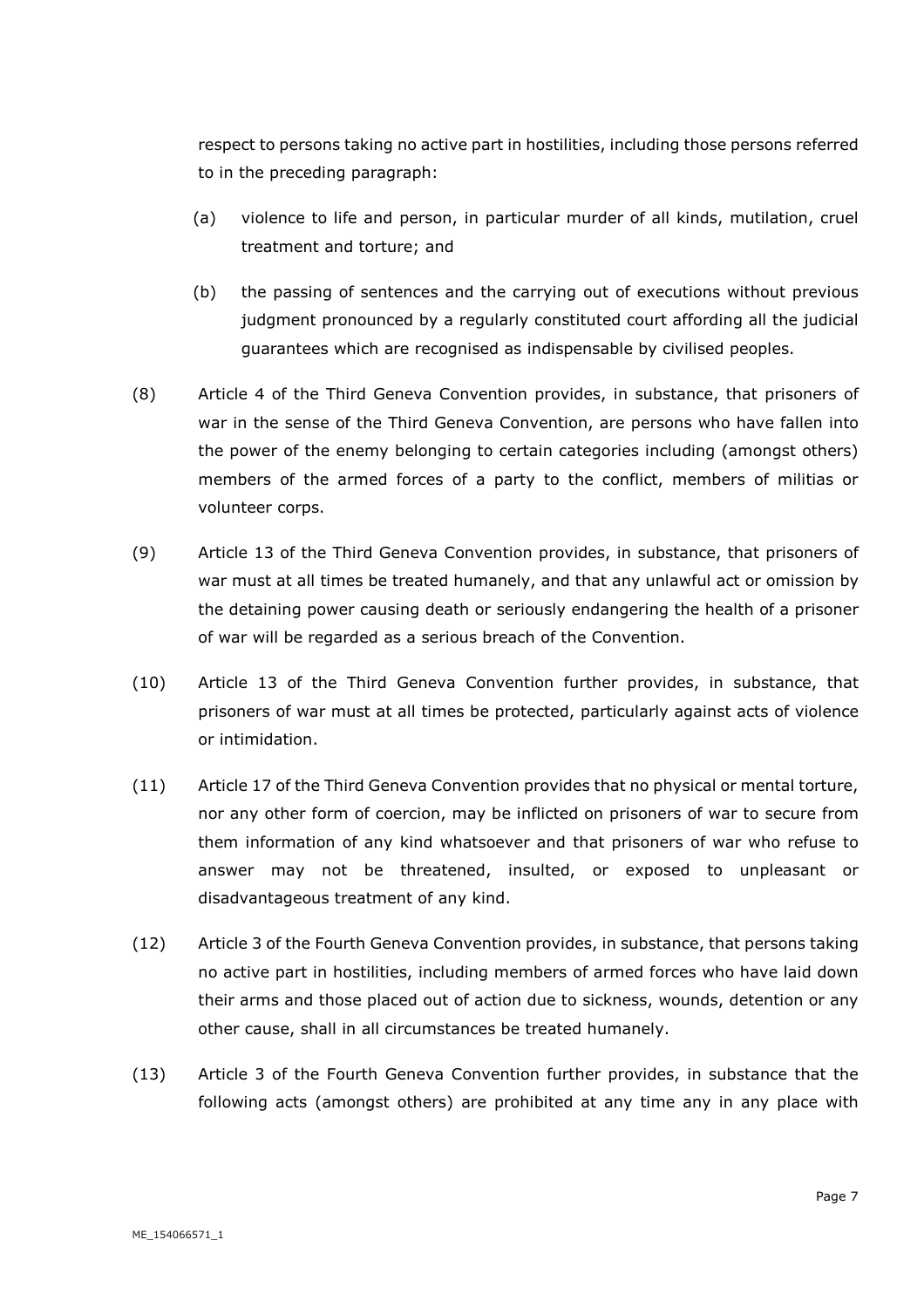respect to persons taking no active part in hostilities, including those persons referred to in the preceding paragraph:

- (a) violence to life and person, in particular murder of all kinds, mutilation, cruel treatment and torture; and
- (b) the passing of sentences and the carrying out of executions without previous judgment pronounced by a regularly constituted court affording all the judicial guarantees which are recognised as indispensable by civilised peoples.
- (14) Article 4 of the Fourth Geneva Convention provides, in substance, that the persons protected by the Fourth Geneva Convention are those who, at a given moment and in any manner whatsoever, find themselves, in case of a conflict or occupation, in the hands of a party to the conflict.

#### **Rules of Engagement**

- (15) At all material times the members of the ADF serving in Afghanistan were bound by the Rules of Engagement issued by the Chief of the Defence Force to the Chief of Joint Operations relating to the conflict in Afghanistan (**ROE**). The ROE are classified as protected information of the Commonwealth and accordingly their precise terms are not known to the Respondents.
- (16) The ROE define the circumstances under which ADF personnel are permitted to use lethal force.

#### **Bullying of Person 1**

- (17) At all material times prior to the deployment of rotation 3, the Applicant was acrimonious towards Person 1, who was a small and quiet soldier, as the Applicant did not consider Person 1 to be capable of performing as a water operator within the SASR.
- (18) On about 31 May 2006 the Applicant and the patrol of which he was a member were conducting a mission overwatching the Chora Pass for a larger American mission.
- (19) The purpose of an overwatch mission is to remain in place undetected in order to observe and provide intelligence.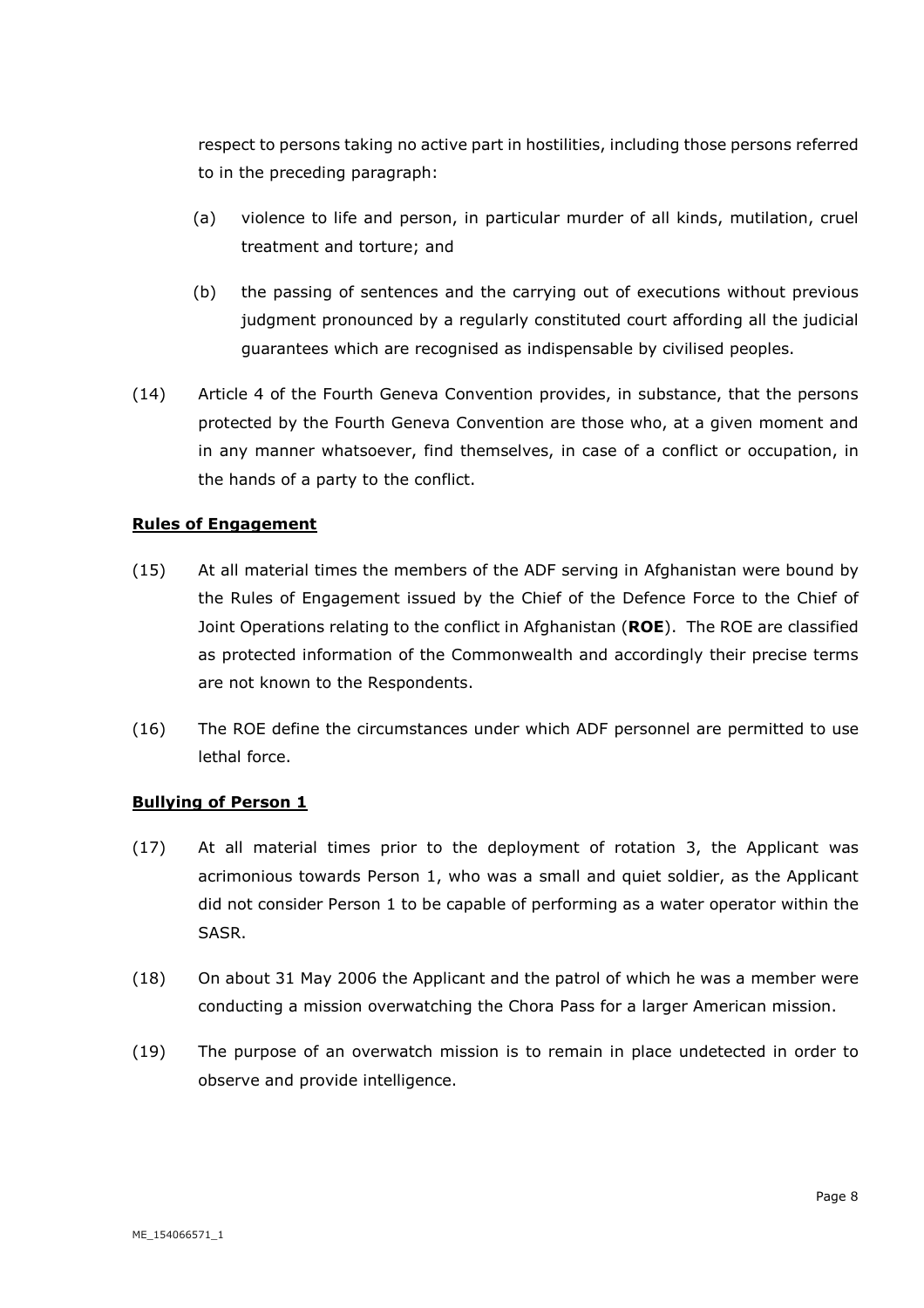- (20) During the mission, on about 2 June 2006, Person 1 and Person 2 were stationed at the observation post (**OP**). The Applicant and the remainder of the patrol were in the laying up position (that is an area behind the OP where the patrol members eat, perform administration etc).
- (21) Whilst Person 1 and Person 2 were stationed at the OP they noticed an unarmed teenage boy of about 13 or 14 walking along a goat track about 70 metres below the OP. Person 2 whispered into his radio, in substance "all call signs, single individual, moving from right to left in front of the OP". The boy then picked up a sack and moved back in front of the observation post. Person 2 sent another whispered message on the radio, in substance "all call signs, same male, now moving from left to right in front of the OP". Person 1 and Person 2 considered that the boy had not seen them and that the observation post had not been compromised.
- (22) At or about this time the Applicant and the late Matt Locke ran towards the OP and said to Person 1 and Person 2 in substance "why the f\*\*\* didn't you shoot him? Which way did he go?" The Applicant and Matt Locke then ran after the boy and shot him.
- (23) The shots caught the attention of Taliban fighters and shortly after Taliban fighters started patrolling out of the valley below to get up the hill. A fierce gun battle between the Applicant's patrol and a number of Taliban fighters followed.
- (24) During the battle Person 1 engaged an enemy insurgent. The first two times Person 1 attempted to fire his gun the belt had not been seated in the feed plate properly and it did not fire. After re-cocking the gun it fired on the third attempt.
- (25) The fact that the OP was compromised as a result of the Applicant's involvement in chasing and shooting the teenage boy reflected poorly on the Applicant.
- (26) The Applicant has subsequently falsely alleged, in substance, that the reason he was required to engage so fiercely was because Person 1 was unprepared for battle. In particular, the Applicant has alleged, in substance, that Person 1 had not oiled his gun.
- (27) Shortly after the Chora Pass battle the Applicant said to members of his patrol, in substance "[Person 1] better be careful because there may be a mistake out there [on a mission in the battlefield] and he gets a bullet in the back of his head".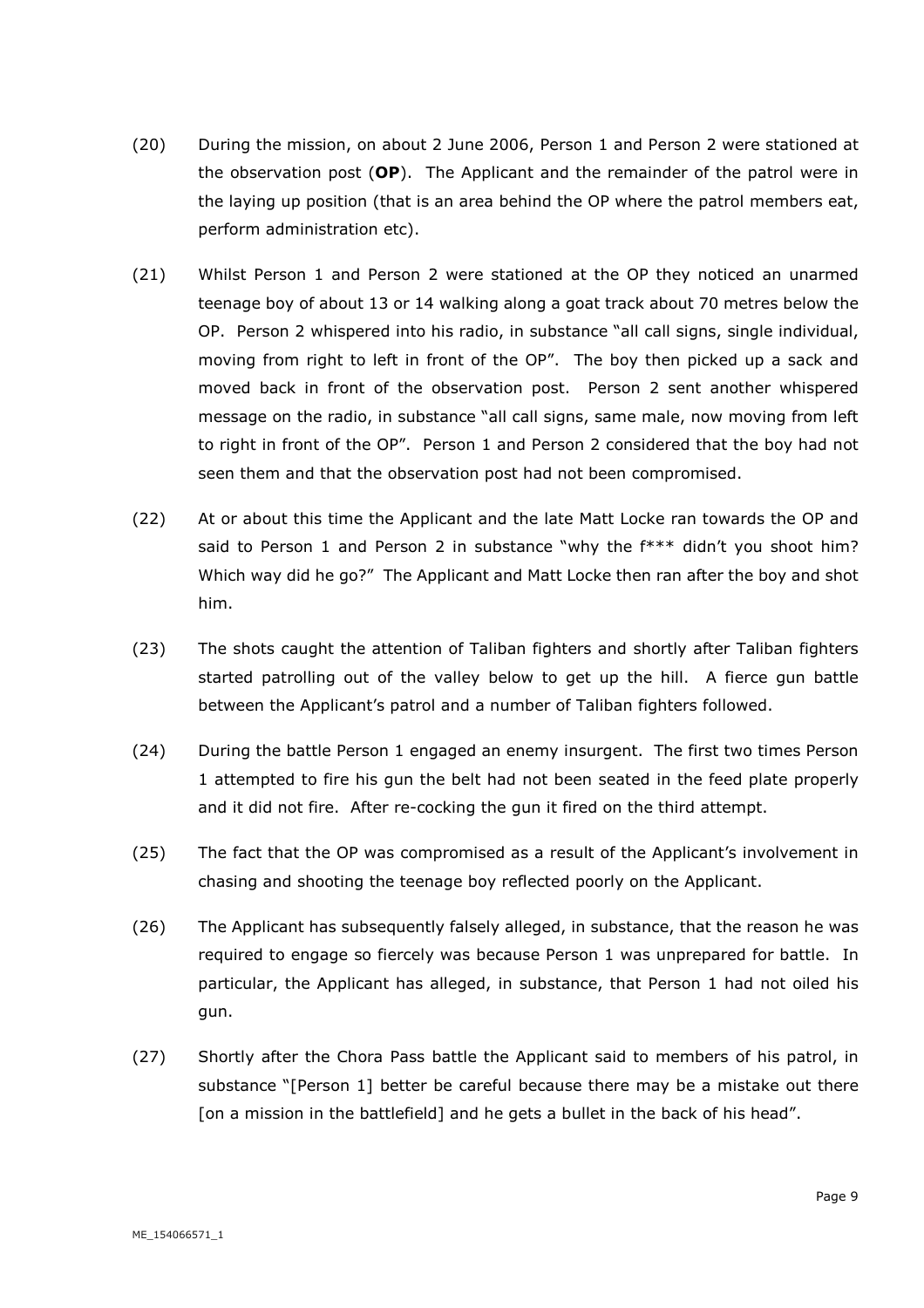- (28) From at least the time of the Chora Pass battle the Applicant has treated Person 1 with a high degree of contempt including by ostracising him, being openly rude and dismissive towards him and saying negative things about him to others including, in substance:
	- (a) "He's a coward".
	- (b) "He's not up to the standards of being an SAS soldier"
	- (c) "He's undeserving of his position as a water operator".
- (29) Further to the particulars in the preceding paragraph, from at least the time of the Chora Pass battle the Applicant consistently made insulting and threatening remarks to Person 1, including in substance:
	- (a) "We're going to f\*\*\* you off out of the unit".
	- (b) "You're not going to be a water operator anymore".
	- (c) "You better watch your back".
- (30) Further to the particulars in the preceding two paragraphs, from at least the time of the Chora Pass battle the Applicant, on more than one occasion, approached Person 1 in an aggressive manner and made a gun gesture toward Person 1 by putting two fingers into the side of Person 1's head.
- (31) In or about late 2006 or early 2007 the Applicant approached Person 1 at a pub in Cottesloe, WA, grabbed him and held him by the throat up against a wall and said in substance that he wanted him out of his patrol.
- (32) Shortly after the incident in the preceding paragraph Person 1 was transferred to another patrol.
- (33) During rotation 12 in 2010, Person 1 was standing outside the ready room (an area where soldiers keep their armour, gear and weapons on base) when the Applicant exited the ready room and aggressively pushed Person 1 in the chest with his gear and said to Person 1 in substance "'get out of my way you  $c***$  or I'll  $f***$ ing kill ya".
- (34) The Applicant's conduct in respect of Person 1 constituted bullying.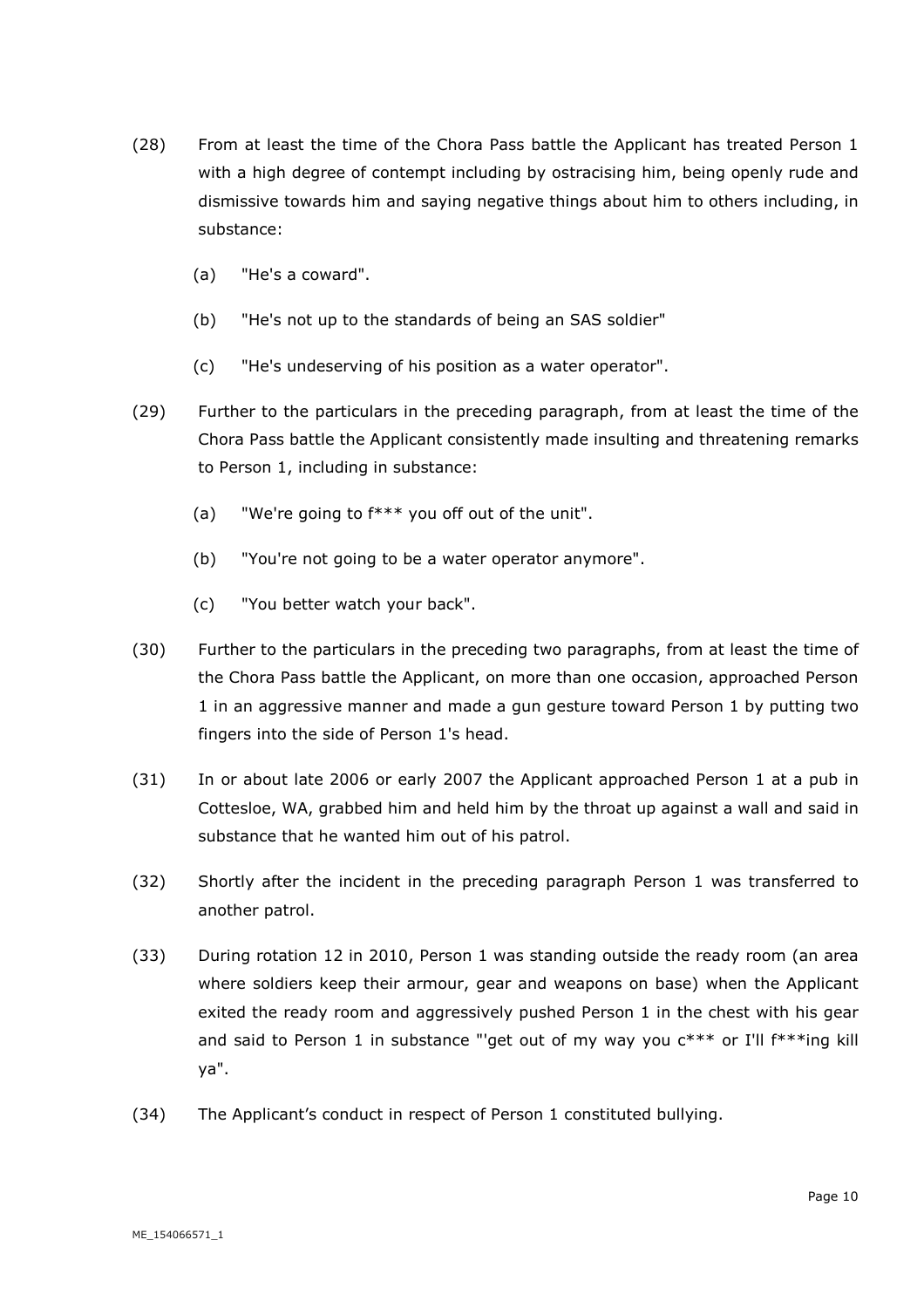- (35) The Applicant's bullying of Person 1 continued up until about 2013. In about 2013 Person 1 filed a complaint with ADF authorities in relation to the Applicant's conduct towards him, which resulted in a mediation being arranged between and attended by Person 1 and the Applicant.
- (36) It may be inferred that the Applicant's conduct in respect of Person 1 was, in part, to detract attention from the Applicant's own responsibility for directing the Taliban's attention towards the observation post by shooting the teenager.

#### **Rotation 9**

(37) During rotation 9 the Applicant held the position within his patrol of Second in Command.

#### **Assault of Person 3**

- (38) Prior to the deployment of rotation 9 the Applicant came to believe that Person 3 said something offensive about the Applicant's wife.
- (39) In or about April 2009 the Applicant encountered Person 3 in the hallway of the base in Tarin Kowt, Afghanistan. The Applicant said to Person 3 in substance "What did you say about my missus?" Person 3 replied, in substance "What are you talking about?" and attempted to walk away. The Applicant then punched Person 3 in the back of the head.

#### **Incident on Easter Sunday 2009**

- (40) On or about 12 April 2009 the Applicant and the troop of which he was a member conducted a mission providing commentary and sniper support to the infantry who were trying to get across a river.
- (41) In or about the late afternoon the Applicant and the troop of which he was a member were instructed to assault a compound code-named Whiskey 108. The Applicant's patrol was one of the patrols responsible for conducting the assault.

#### *"Blooding the rookie"*

(42) Rotation 9 was Person 4's first deployment. Person 4 was a member of the Applicant's patrol.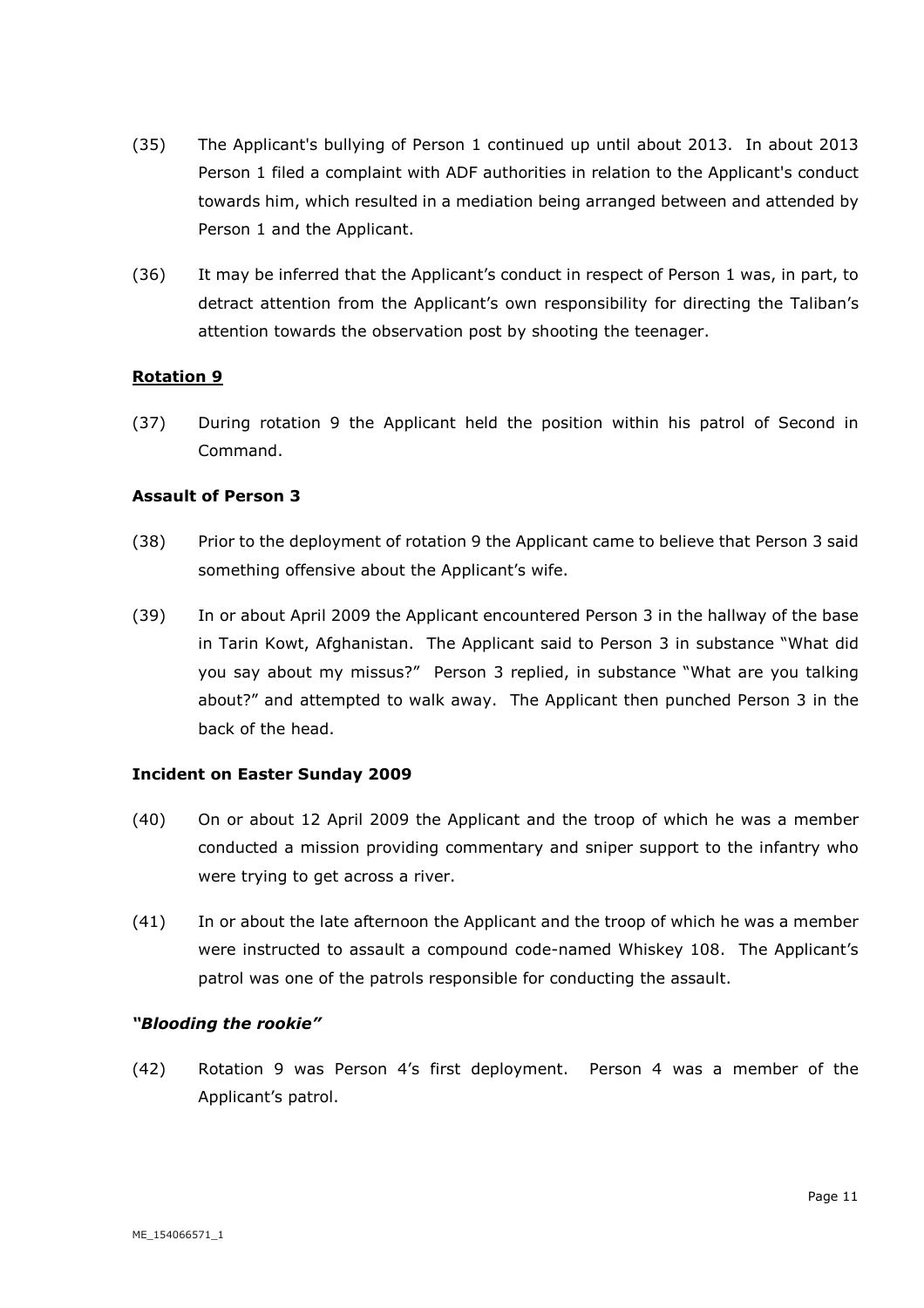- (43) At various times throughout rotation 9 the Applicant and his patrol commander, Person 5, made statements, in substance that they needed to "blood the rookie" (referring to Person 4).
- (44) "Blooding" refers to initiating a person in the practice of killing, or giving them the taste for killing.
- (45) During the mission in relation to Whiskey 108 an Afghan male (**Afghan Male 1**) was detained.
- (46) In the presence of the Applicant Person 5 ordered Person 4 to execute Afghan Male 1. Pursuant to that order Person 4 placed Afghan Male 1 on his knees and shot him in the back of the head. Person 4 was ordered to execute Afghan Male 1 so that he could be "blooded". The Applicant did not say or do anything to encourage Person 5 to withdraw the order or to stop Person 4 following the order. In these circumstances, and in the circumstances set out in particular 43 above, it may be inferred that the Applicant was complicit in and approved of the order.
- (47) In the circumstances, by his conduct with respect to Afghan Male 1, the Applicant breached:
	- (a) Articles 3 and 13 of the Third Geneva Convention; or
	- (b) Alternatively, Article 3 of the Fourth Geneva Convention.
- (48) In the circumstances, by his conduct with respect to Afghan Male 1, the Applicant was complicit in and responsible for murder.

#### *Murder of Afghan Male 2*

- (49) After the assault was complete and the patrols were conducting SSE (sensitive site exploitation, being a process post-assault where a detailed and thorough search of the site is performed in order to gather intelligence) the Applicant carried an Afghan male with a prosthetic leg (**Afghan Male 2**) outside the compound and threw him on the ground. The Applicant then shot Afghan Male 2 approximately 10-15 times with a F89 LSW. A F89 LSW is a light machine gun.
- (50) Afghan Male 2 was a "PUC" (person under control) who posed no imminent threat, particularly given that Afghan Male 2 was physically impaired and the Applicant was able to carry him outside of the compound and throw him to the ground.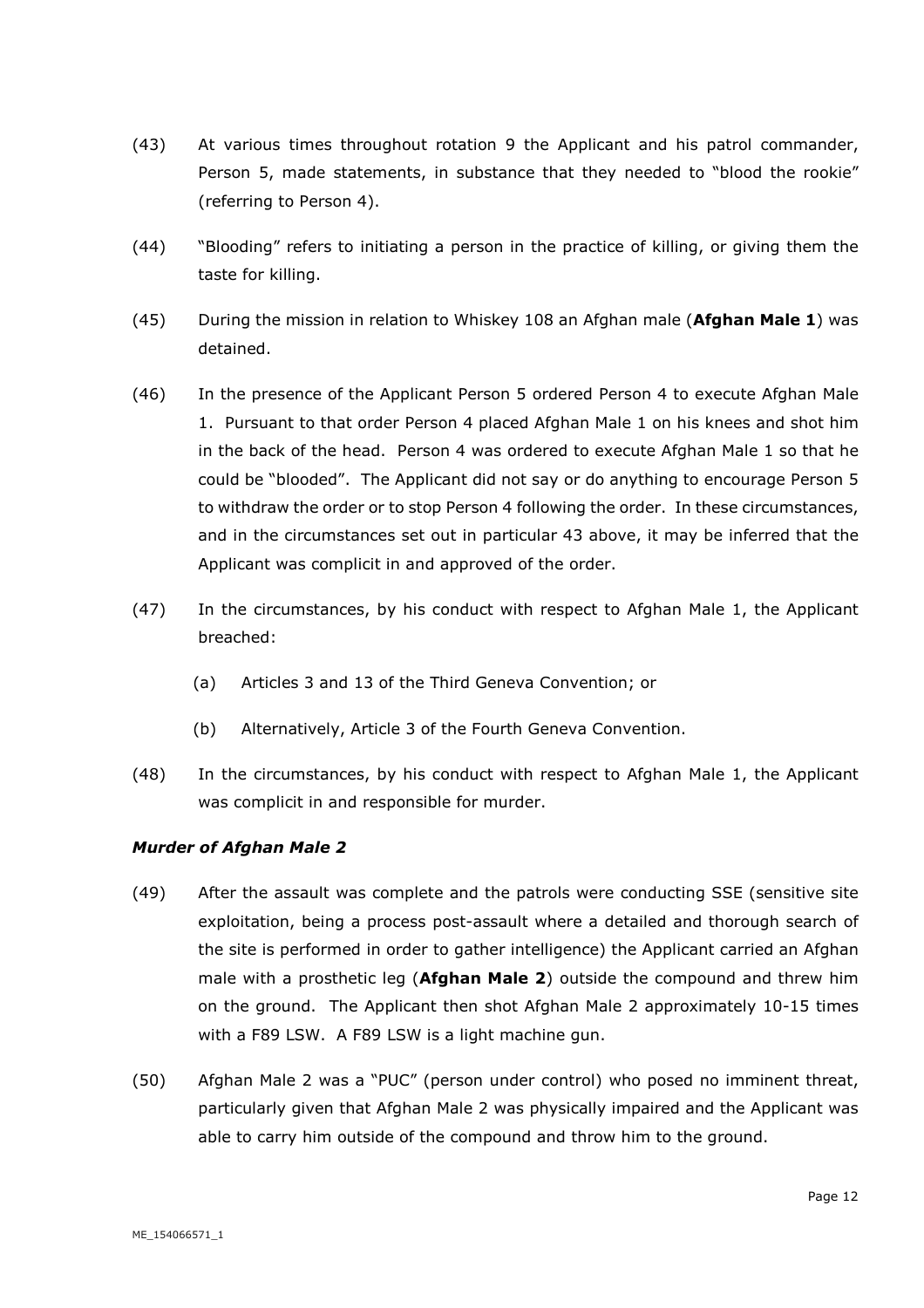- (51) In the circumstances, by his conduct with respect to Afghan Male 2, the Applicant breached:
	- (a) Articles 3 and 13 of the Third Geneva Convention; or
	- (b) Alternatively, Article 3 of the Fourth Geneva Convention.
- (52) In the circumstances, the Applicant's conduct with respect to Afghan Male 2 constituted murder.

#### *Prosthetic leg*

- (53) After Afghan Male 2 had been killed by the Applicant, Person 6 retrieved the prosthetic leg and brought it back to base. To the Applicant's knowledge the prosthetic leg was subsequently:
	- (a) brought back to the SASR base in Australia;
	- (b) mounted and framed;
	- (c) used as a prop in photographs; and
	- (d) used as a beer drinking vessel by members of the troop, including the Applicant.
- (54) By drinking from the prosthetic leg the Applicant, as a senior member of the troop, encouraged and contributed to a culture within the troop in which it was acceptable to drink from the prosthetic leg.
- (55) The Applicant's conduct in drinking from the prosthetic leg and in encouraging and contributing to the culture referred to in the preceding paragraph was callous and inhumane.

#### **Assault of an unarmed Afghan male during rotation 12**

- (56) During rotation 12 the Applicant held the position within his patrol of Second in Command.
- (57) In or about March 2010 the Applicant and the troop of which he was a member conducted a mission in an area named Deh Rafshan targeting a medium value Taliban leader.
- (58) The target fled from the compound as the helicopters were landing.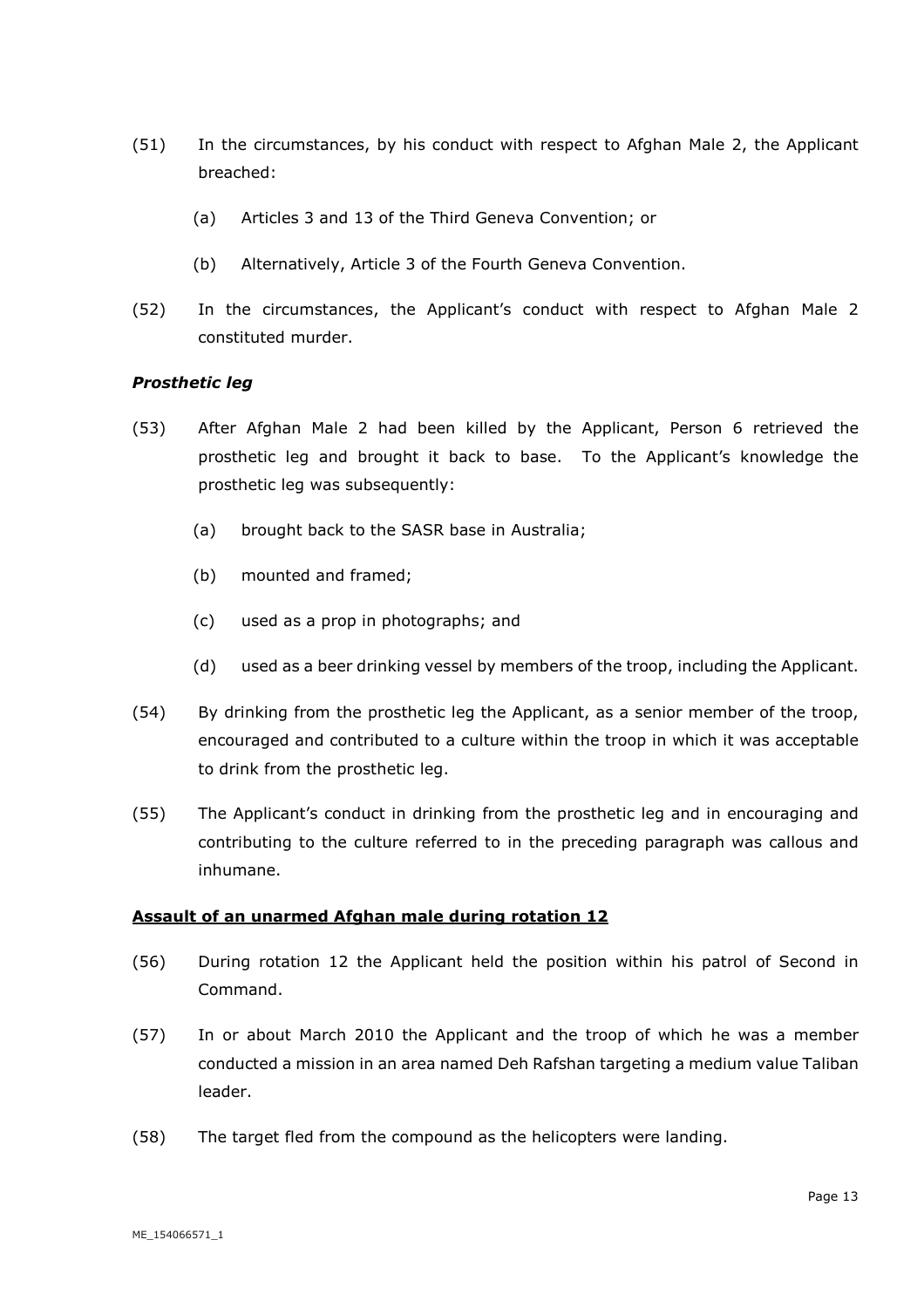- (59) As they were clearing the target compound Person 7 and Person 8 came across an Afghan male (who was not the target) (**Afghan Male 3**). Afghan Male 3 was sitting cross-legged in a carpeted room in the compound and was not armed. It was the intention of Person 7 and Person 8 to "PUC" (meaning arrest; "PUC" meaning "person under control") Afghan Male 3 for questioning. After Person 7 and Person 8 directed Afghan Male 3 to stand up and put his hands behind his back, Afghan Male 3 moved himself into the foetal position and made a whimpering sound. Afghan Male 3 was not exhibiting any threatening conduct but rather was exhibiting signs of fear.
- (60) Person 7 and Person 8 attempted to place Afghan Male 3's hands behind his back so that they could be handcuffed (with plastic cables), however, exhibiting signs of fear, Afghan Male 3's body was stiff and he remained in the foetal position. Person 7 and Person 8 let go of Afghan Male 3 in the hope that he would relax his body and then after a period of time repeated the attempt.
- (61) As Person 7 and Person 8 were attempting to arrest Afghan Male 3 in the manner described in the preceding paragraph the Applicant entered the room wearing Kevlar gloves. The Applicant walked up to where Person 7 and Person 8 were attempting to arrest Afghan Male 3, got down on one knee and drove several punches hard into Afghan Male 3's face around his cheek bone and eye. A lump/swelling appeared in the area around Afghan Male 3's cheek bone and eye socket almost instantly. The Applicant then drove his knee into Afghan Male 3's abdominal area two to four times. As the Applicant did this Afghan Male 3 made a sound as though the wind had been knocked out of him. Person 7 said to the Applicant words in substance "Whoa, whoa, whoa what are you doing? Get out of here we are looking after this!" The Applicant then left the room.
- (62) In the circumstances, by his conduct with respect to Afghan Male 3, the Applicant breached:
	- (a) Articles 3 and 13 of the Third Geneva Convention; or
	- (b) Alternatively, Article 3 of the Fourth Geneva Convention.
- (63) In the circumstances, the Applicant's conduct with respect to Afghan Male 3 constituted an unlawful assault.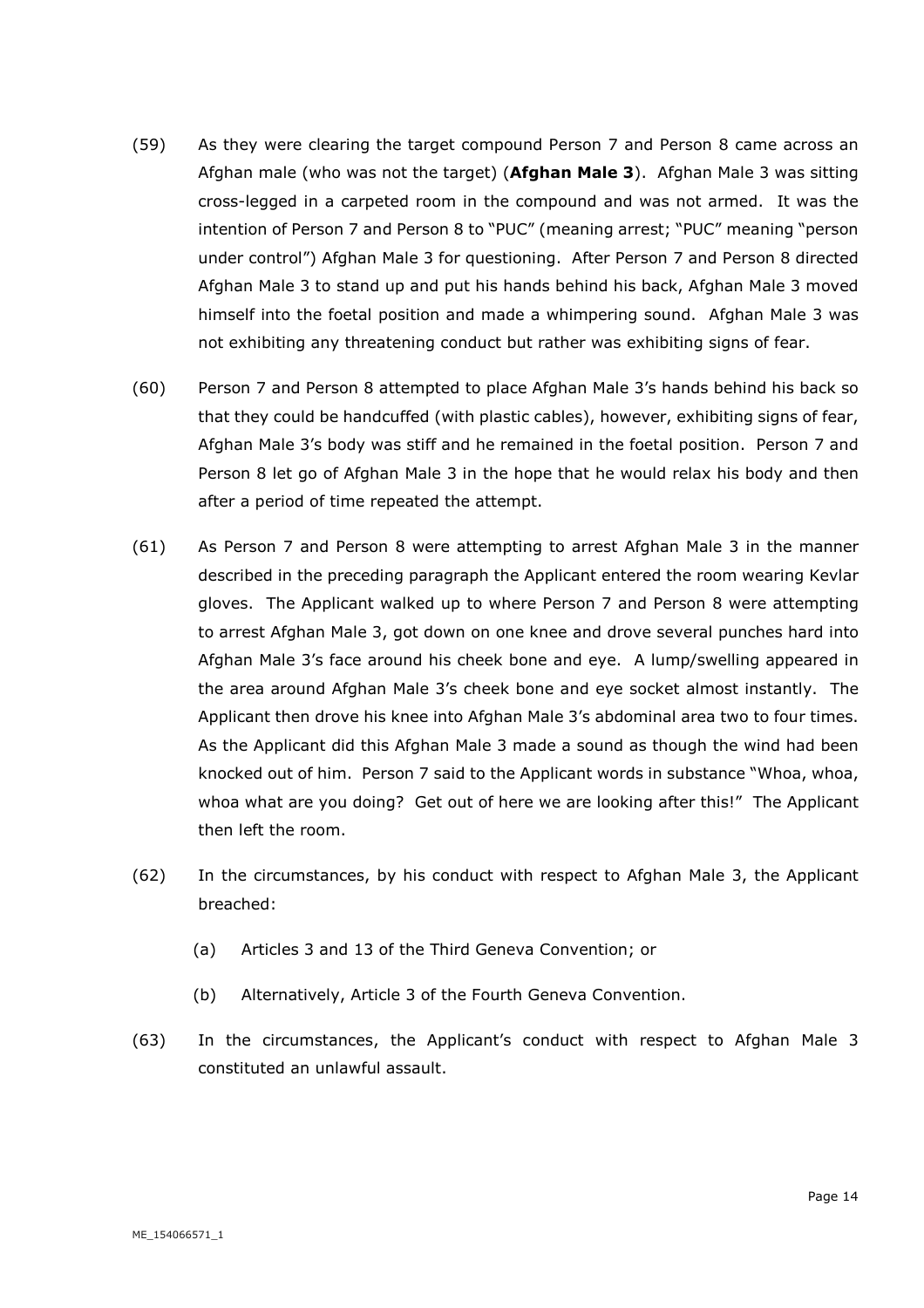#### **Rotation 18**

(64) During rotation 18 the Applicant held the position within his patrol (Gothic 2) of Patrol Commander.

#### **Mock execution in pre-deployment training for rotation 18**

- (65) In or about May 2012 the Applicant and the troop of which he was a member engaged in a training exercise at the Lancelin Defence Training Area, Perth. At about the conclusion of that training exercise the exercise involved a scenario that a compound had been cleared and a detainee had been taken. The detainee, being played by Person 9, was squatted in a corner of the compound with handcuffs on. The Applicant then walked to the other end of the room, grabbed Person 10, who was preparing for his first deployment, and brought him back to where the detainee was squatting. The Applicant said to Person 10, in substance, "kill him". Person 10 looked taken aback, however he complied with the order and jokingly simulated killing the detainee by gesturing and saying "bang" to indicate he had shot the detainee. The Applicant then grabbed Person 10 by the shoulder and said in substance "You good with that? Because that's how it's gonna be when we get over there."
- (66) In the circumstances, in the event that this scenario was real, the Applicant's conduct would constitute a breach of Articles 3 and 13 of the Third Geneva Convention, or alternatively Article 3 of the Fourth Geneva Convention.

#### **Kill board**

(67) Throughout rotation 18 the Applicant maintained a "kill board" on the back of the door to his patrol room (which he shared with the other members of his patrol). The kill board comprised of tally marks made on the back of the door corresponding to the number of people members of the patrol had killed on rotation 18.

#### **Statement to Person 7**

- (68) On or about 2 July 2012 Sergeant Blaine Flower Diddams was killed during an engagement with insurgents on operations in Afghanistan.
- (69) On or about 5 or 6 July 2012 the Applicant and Person 7 were in the ready room and the Applicant said to Person 7 in substance "I'm going to talk the talk, make sure I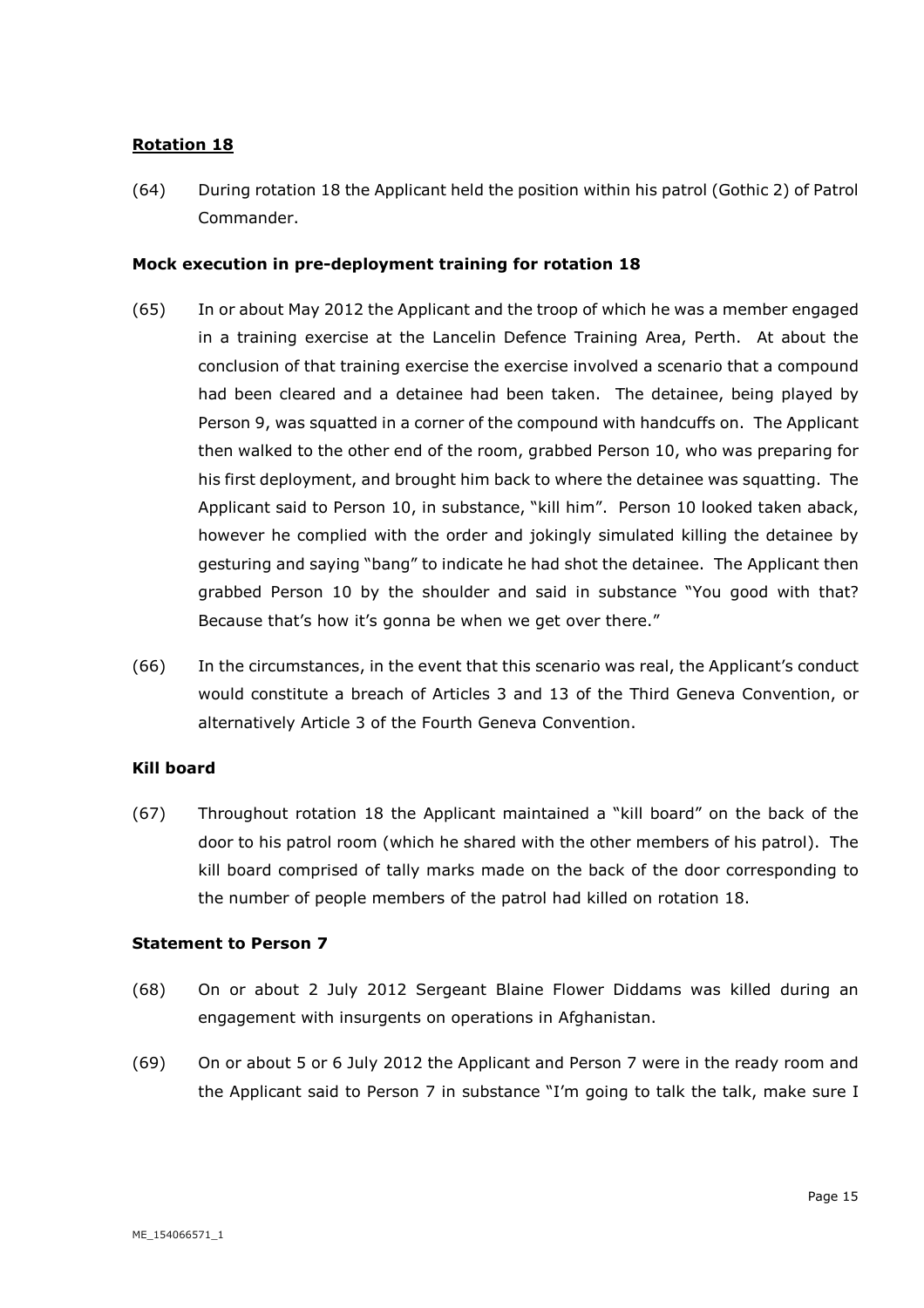walk the walk. Before this trip is over I'm going to choke a bloke to death and watch the life drain out of his eyes."

#### **Bullying of Person 10**

- (70) Rotation 12 was Person 10's first deployment. At the commencement of the rotation Person 10 was a member of the Applicant's patrol.
- (71) On about 15 July 2012 the Applicant and the troop of which he was a member conducted a mission in the Chora Valley. The mission was planned by the Applicant.
- (72) The mission involved the Applicant's patrol (Gothic 2) and another patrol (Gothic 3)… [set out in the Confidential Annexure to the Defence].
- (73) On the way to the ambush positions on or about 14 July 2012 Person 10's radio failed such that Person 10 had no communications for the remainder of the mission. When the Applicant's patrol moved into their positions at the ambush position the Applicant positioned Person 10 in a position pointed towards an aqueduct. Prior to the mission the troop had been informed of intelligence to the effect that the Taliban use the aqueduct system to move around.
- (74) Gothic 3 were located near the aqueduct in the direction (from Gothic 2) in which the Applicant had pointed Person 10.
- (75) At about 6:05am on about the morning of 15 July 2012, a member of Gothic 3 (positioned near the aqueduct) engaged an armed fighting aged male, that is, fired his weapon. The shot from Gothic 3 impacted near a member of Gothic 2. Person 10 believed the shots came from an enemy insurgent using the aqueduct and shot two short bursts of two to three shots each from his weapon in accordance with standard training. The Applicant yelled out "check fire" and Person 10 stopped firing.
- (76) As the shots fired by the member of Gothic 3 and Person 10 were fired in the direction of another patrol the incidents were "blue on blue incidents" (that is, an attack by one's own side that has the potential to harm one's own forces). Nobody was injured or harmed as a result of the blue on blue incidents.
- (77) Shortly after Person 10 stopped firing a woman and child walked into the vicinity of the ambush positions at a distance of about 200-300 metres.
- (78) The mission was deemed a failed mission.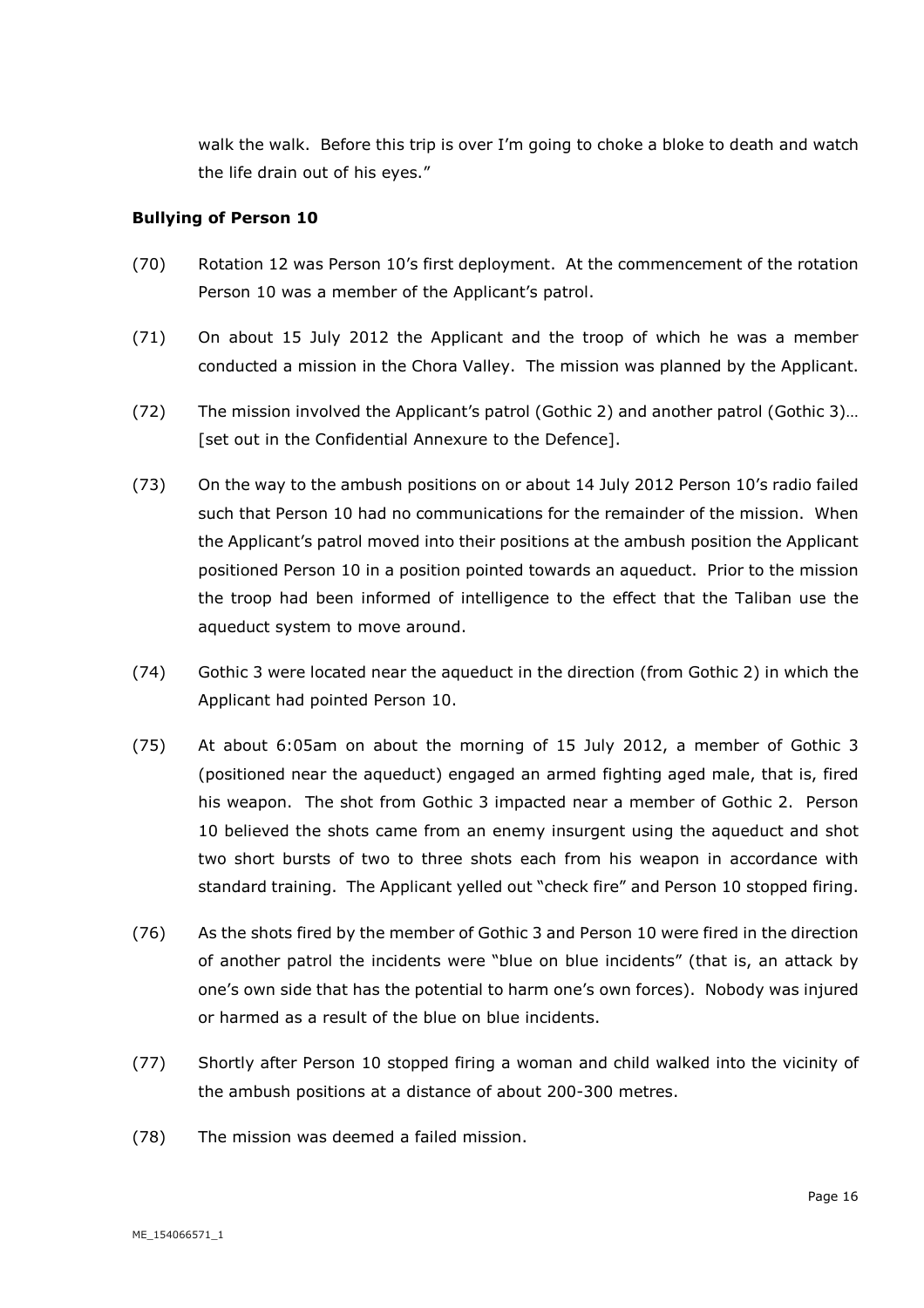- (79) As the patrol commander responsible for planning the mission, the fact that the mission failed and that it involved a blue on blue incident reflected poorly on the Applicant.
- (80) After the troop returned to base, the Applicant called his patrol into the patrol room. The Applicant came into the patrol room and shut the door behind him. Person 10 was sitting on a chair. The Applicant directed Person 10 to stand up, which he did. After Person 10 stood up the Applicant punched Person 10 hard in the face, belittled him and verbally abused him in front of the patrol. After assaulting Person 10, the Applicant said to him in substance "not a word of this [referring to the assault that had just occurred in the room] is to leave this room".
- (81) In debriefing meetings and in an investigation into the blue on blue incident the Applicant falsely alleged, in substance, that Person 10 was overwhelmed in the situation and fired shots in an uncontrolled manner whilst ignoring commands from the Applicant.
- (82) As a result of the Applicant's claims in relation to Person 10, Person 10 was placed on administrative duties and was restricted from going outside the wire (that is, outside of the base on operational missions).
- (83) On or about 14 February 2013 the Applicant threatened Person 10, in substance, that if he reported the assault or did not support the Applicant's version of the blue on blue incidents the Applicant would (falsely) report Person 10 to the Hague for war crimes for firing at women and children.
- (84) The Applicant's conduct in respect of Person 10 constituted bullying.
- (85) It may be inferred that the Applicant's conduct in respect of Person 10 was to detract attention from the Applicant's own responsibility for planning a tactically flawed mission which contributed toward the blue on blue incident.

#### **Assault of an unarmed Afghan male civilian**

(86) On about 29 August 2012 a member of the Afghan Army, Sergeant Hekmatullah (**Hekmatullah**), opened fire at Patrol Base Wahab killing three Australian soldiers and injuring two others.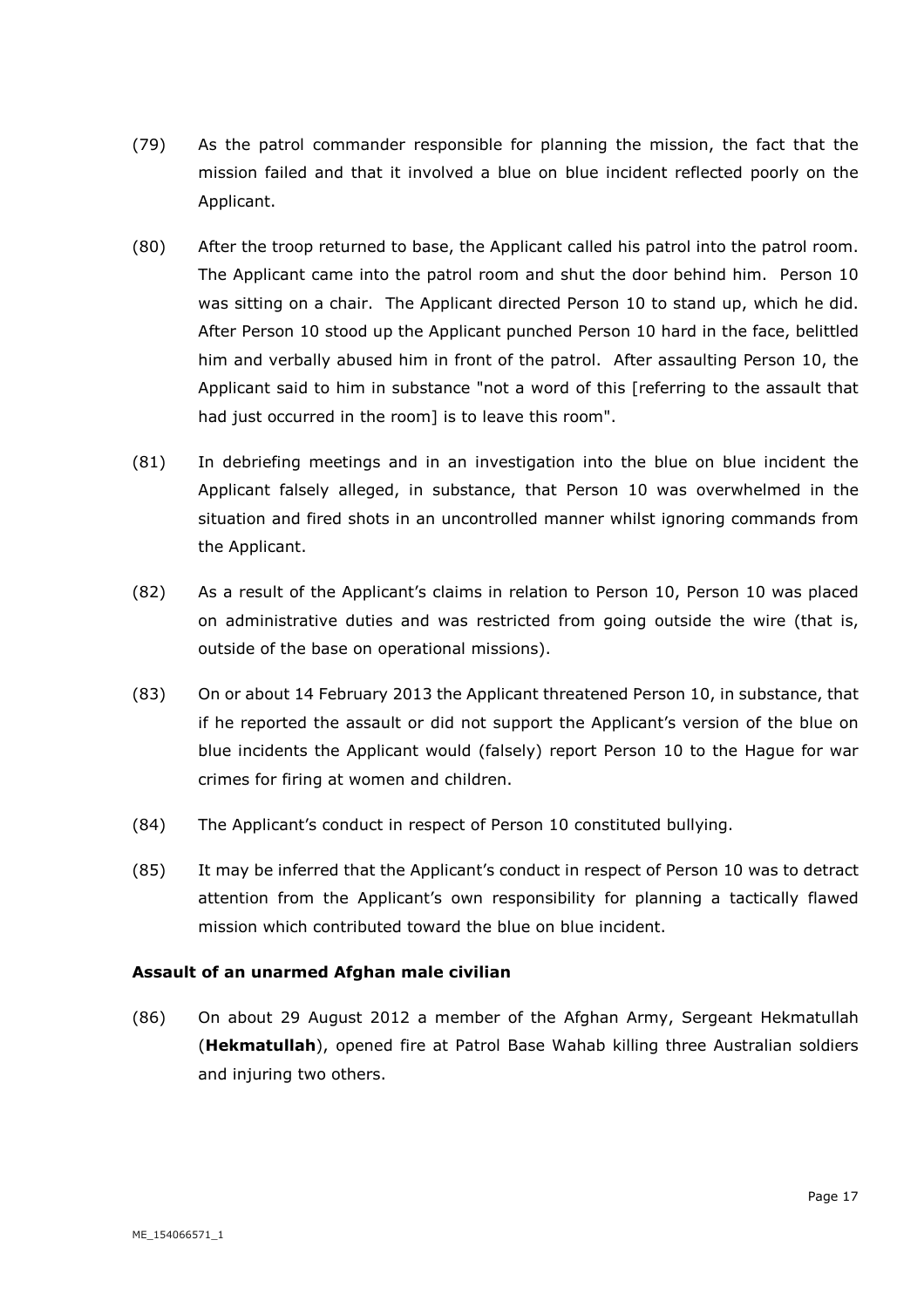- (87) In about the period 29 August 2012 to early September 2012 the Applicant and the troop of which he was a member conducted a mission in a village in the north-west of the Oruzgan province in search of Hekmatullah.
- (88) [Set out in the Confidential Annexure to the Defence].
- (89) [Set out in the Confidential Annexure to the Defence].
- (90) One of the detainees (**Afghan Male 4**) was a civilian who had a young girl with him. The Applicant asked Afghan Male 4 in substance if the girl was his daughter and what her name was. Afghan Male 4 responded in substance that the girl was his daughter but hesitated in giving her name. The Applicant then grabbed Afghan Male 4 by the front of his clothing, picked him up and forcefully pushed his head into the mud wall of the compound one or two times.
- (91) In the circumstances, by his conduct with respect to Afghan Male 4, the Applicant breached:
	- (a) Articles 3, 13 and 17 of the Third Geneva Convention; or
	- (b) Alternatively, Article 3 of the Fourth Geneva Convention.
- (92) In the circumstances, the Applicant's conduct with respect to Afghan Male 4 constituted an unlawful assault.

#### **Darwan mission - 11 September 2012**

- (93) On or about 11 September 2012 intelligence had been received to the effect that Hekmatullah was in, or had been at, a village named Darwan.
- (94) On or about 11 September 2012 the Applicant and the troop of which he was a member conducted a mission in Darwan in search of Hekmatullah (the **Darwan mission**).

#### *Execution of an unarmed Afghan*

(95) Shortly after the commencement of the Darwan mission a member of the overwatch patrol, being a patrol stationed at a higher position to keep a watch over the mission, sent a message over the radio to the effect *"*We've got a squirter, he just ran out of the green and crossed the river and we can't see him anymore, he is on the other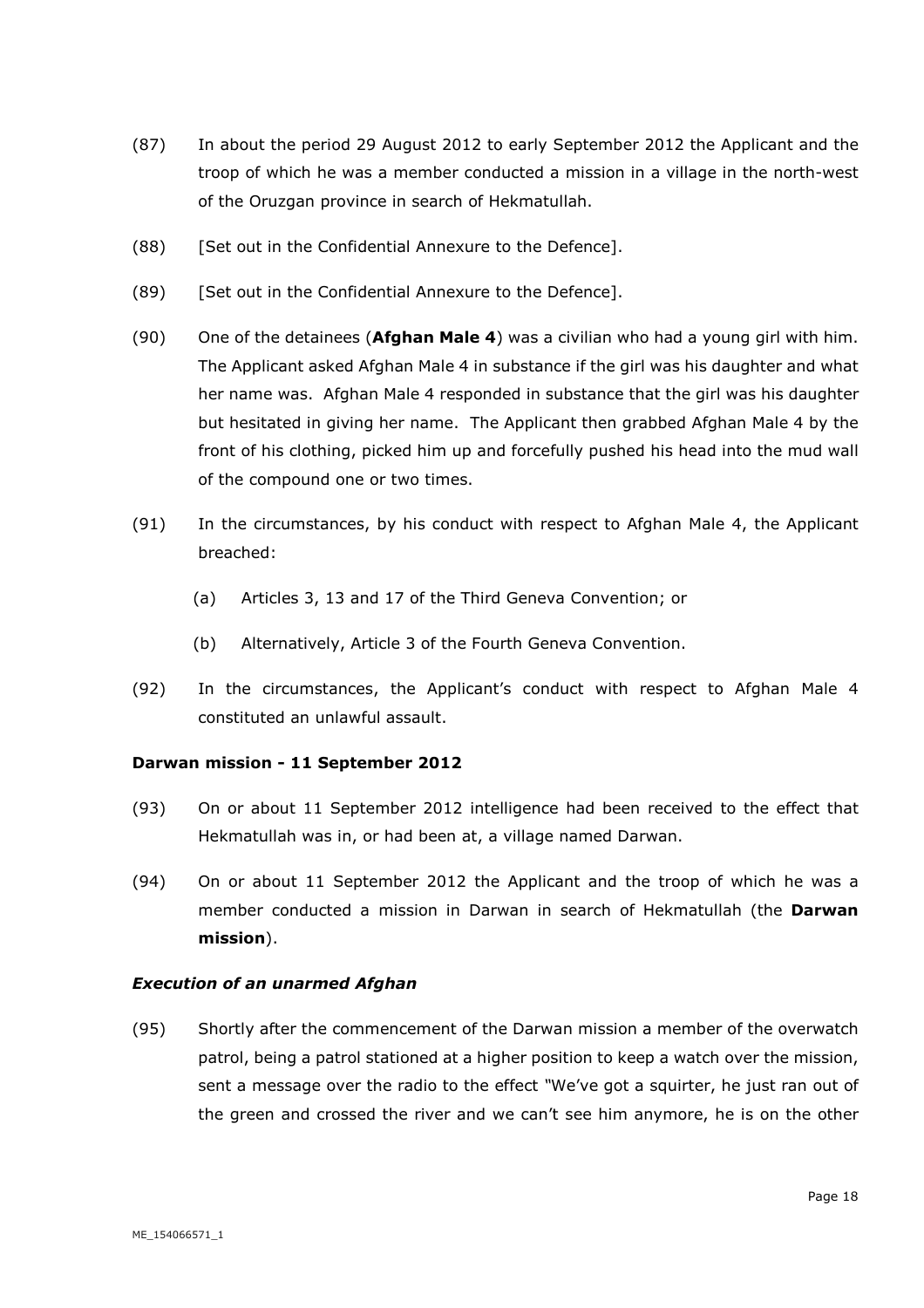side to us." The message did not indicate that the 'squirter' was armed or (explicitly or impliedly by its terms or tone) that he was a threat. A 'squirter' is a person who leaves the scene of the mission when soldiers approach.

- (96) The Applicant responded to that message, in substance "Roger that, I'll look after it".
- (97) At some time after that radio communication the Applicant crossed the Helmand River in search of the 'squirter'. The Applicant located an Afghan male (**Afghan Male 5**) hiding amongst the rocks on the other side of the Helmand River, stood over him and shot him in the head from close range. At the time the Applicant shot Afghan Male 5 he was standing so close to Afghan Male 5 that the Applicant was splattered with his brain matter and some of it entered the Applicant's mouth.
- (98) It may be inferred that the 'squirter' and Afghan Male 5 (who may or may not have been the same person) were unarmed and/or posed no risk in circumstances where:
	- (a) the overwatch patrol had not seen the 'squirter' carrying any weapon;
	- (b) the Applicant was prepared to go after the 'squirter' by himself without the assistance or protection from another member of his patrol;
	- (c) the Applicant was prepared to place himself in a vulnerable position by crossing the river to locate the 'squirter', in circumstances where he would have been at great risk of being shot if the 'squirter' were armed;
	- (d) Afghan Male 5 was hiding amongst the rocks when located by the Applicant;
	- (e) the Applicant was able to get as close as he did to Afghan Male 5.
- (99) Further, it may be inferred that the Applicant would have been able to arrest Afghan Male 5 in circumstances where:
	- (a) Afghan Male 5 was hiding amongst the rocks when located by the Applicant;
	- (b) the Applicant was able to get so close to Afghan Male 5.
- (100) In the circumstances, by his conduct with respect to Afghan Male 5, the Applicant breached:
	- (a) Articles 3 and 13 of the Third Geneva Convention; or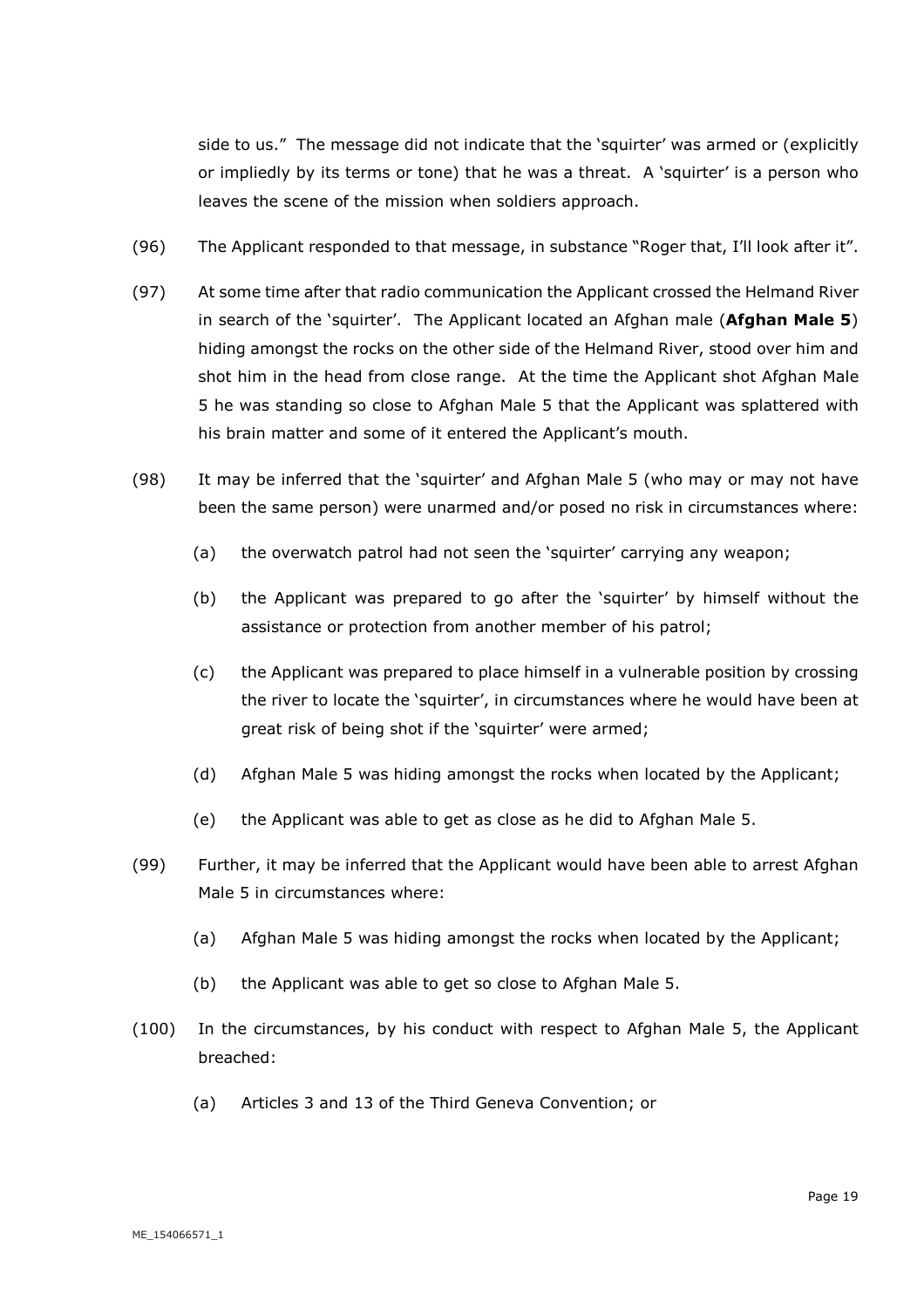- (b) Alternatively, Article 3 of the Fourth Geneva Convention.
- (101) In the circumstances, the Applicant's conduct with respect to Afghan Male 5 constituted murder.

#### *Murder of Ali Jan*

- (102) [Set out in the Confidential Annexure to the Defence].
- (103) Once the mission was complete a request for extraction (helicopters) was communicated.
- (104) [Set out in the Confidential Annexure to the Defence].
- (105) [Set out in the Confidential Annexure to the Defence].
- (106) [Set out in the Confidential Annexure to the Defence].
- (107) At or about this time the Applicant retrieved an Afghan male who had been detained in the centralised holding compound (**Ali Jan**). Ali Jan was still handcuffed. The Applicant caused Ali Jan to be placed at the edge of a small cliff and forced him into a kneeling position. The Applicant then took a number of steps back before he moved back towards Ali Jan and kicked him hard in the midriff causing him to fall back over the cliff and land in the dry creek bed below. The impact of the fall to the dry creek below was so significant that it knocked Ali Jan's teeth out of his mouth.
- (108) The Applicant, together with a number of soldiers under his command including Person 4, Person 11, a member of the Afghan Partner Force, Person 12 and an interpreter, Person 13, then walked down into the creek bed to inspect Ali Jan, who was still alive. The Applicant directed a soldier under his command to kill Ali Jan, which he did.
- (109) Person 4 then performed SSE (sensitive site examination), that is, took photos of Ali Jan's body, before he and the Applicant returned to their patrol's helicopter landing zone for extraction.
- (110) The Applicant then sent a signal over the radio, in substance, "11, this is 211, we've just engaged a spotter, that is 1 EKIA" (enemy killed in action).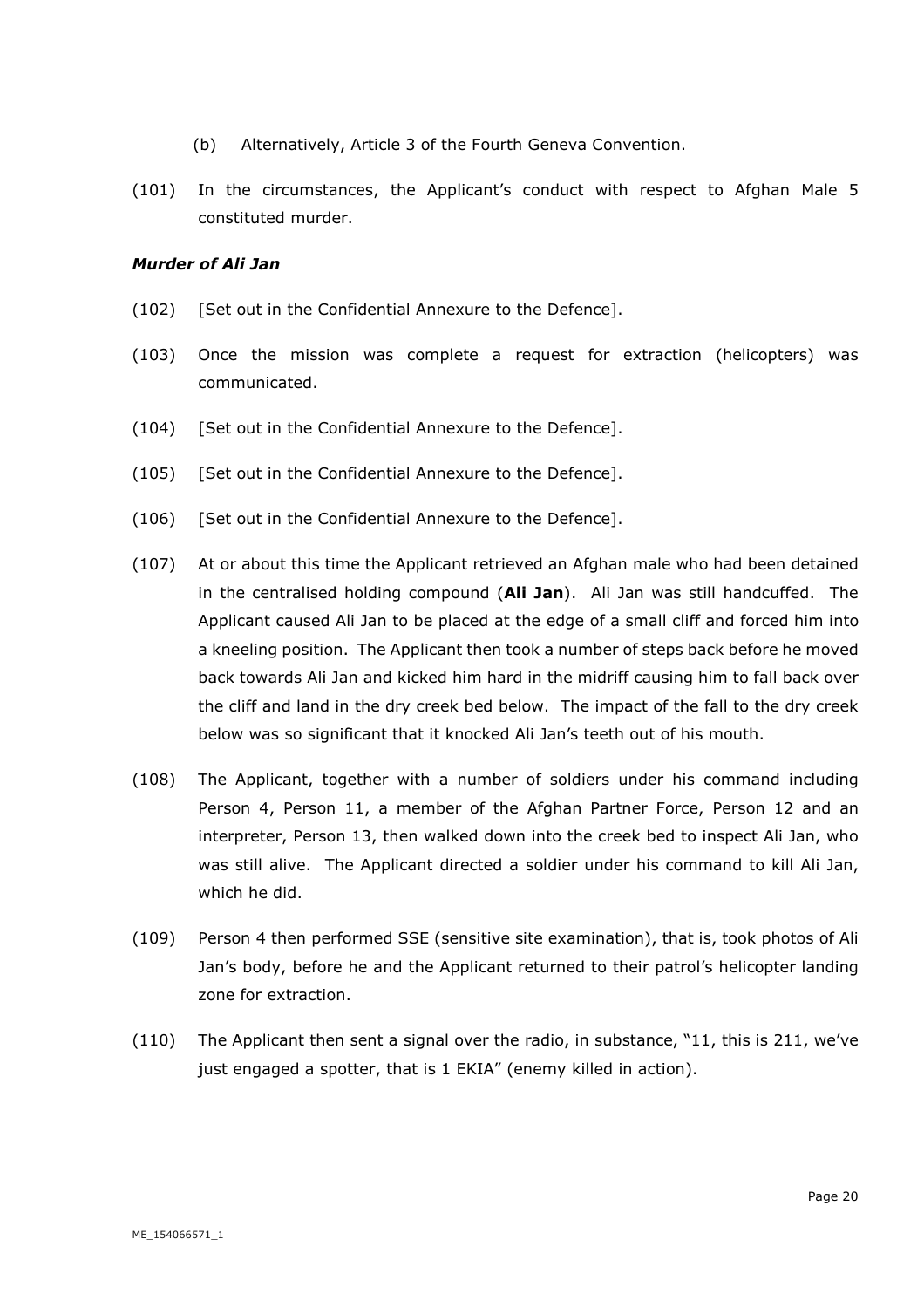- (111) It may be inferred that Ali Jan was not a spotter in circumstances where:
	- (a) he was retrieved from the centralised holding compound by the Applicant;
	- (b) his hands were hand-cuffed when he was retrieved from the holding compound and kicked off the small cliff;
	- (c) he was not seen to be using any mobile telephone or radio (which is a common feature identifying a spotter);
	- (d) no spotter was seen by the Apache helicopter;
	- (e) prior to Ali Jan's death the Applicant did not send any message to the effect that a spotter had been located so that the extraction could be aborted until it was safe;
	- (f) in his radio communication sent after Ali Jan was killed the Applicant did not indicate any concern for who Ali Jan may have passed a message to (which is the threat a spotter poses) or give any indication that there was a threat such that the extraction should be aborted until it was safe;
	- (g) the mission was complete and it was unlikely a spotter would have approached the village or the compounds, which were under the control of Australian SAS soldiers, at that time;
	- (h) it was unlikely a spotter would have come within such a short distance of the village such that he was able to be killed in the manner he was (spotters ordinarily operate from several hundred (500-1000) metres away);
	- (i) it was unlikely a spotter would have come within such a short distance of the village such that the Applicant could get to his body to perform SSE and return to his patrol's helicopter landing zone within three minutes.
- (112) Further, whilst it is permissible to kill a spotter under the ROE, it is not permissible to kill any spotter in an inhumane manner such as kicking them off a cliff.
- (113) Further, whilst it is permissible to kill a spotter under the ROE, it is not permissible to kill the spotter if the spotter is detained, hand-cuffed, unarmed and poses no threat or danger.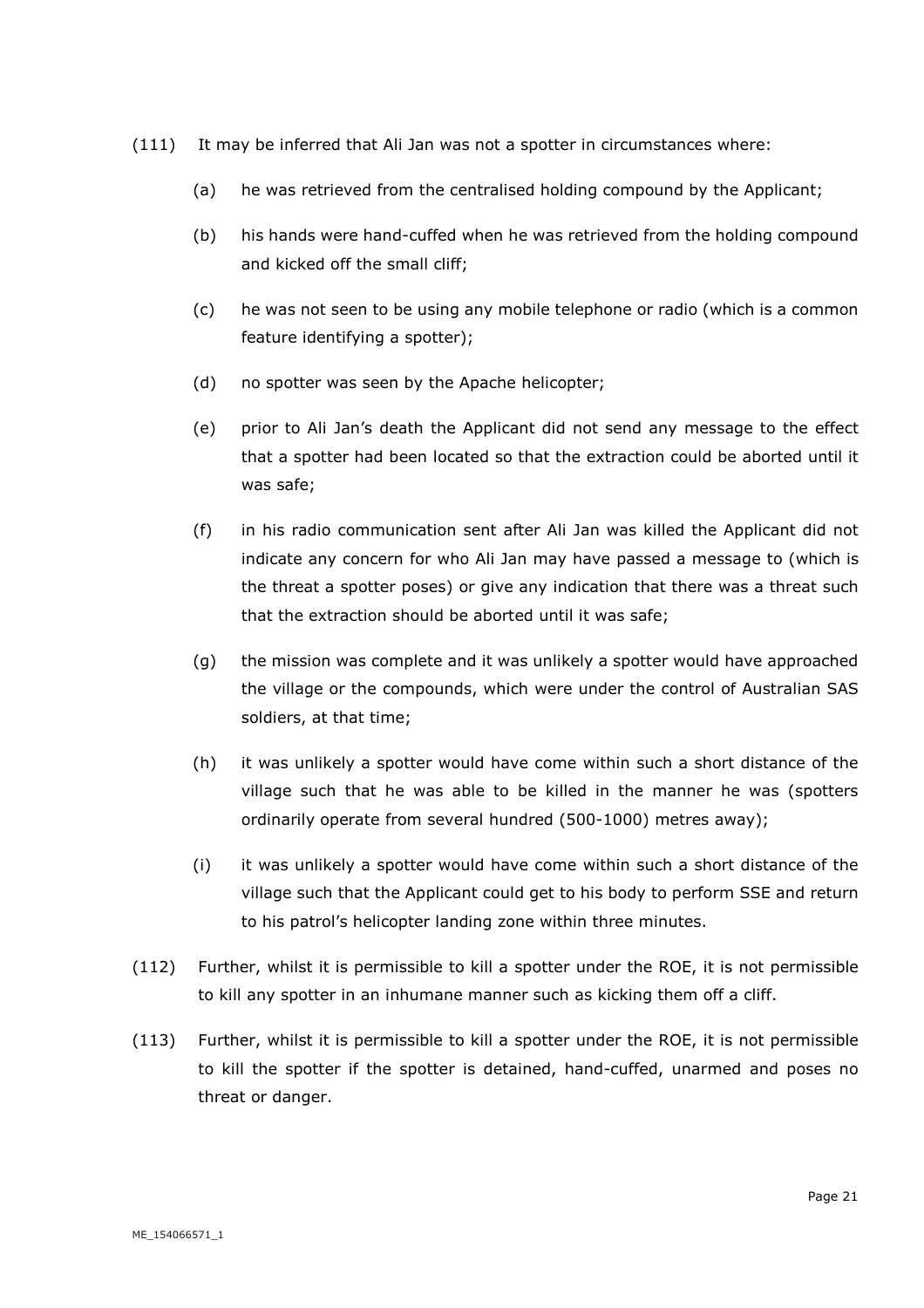- (114) In the circumstances, by his conduct with respect to Ali Jan, the Applicant breached Article 3 of the Fourth Geneva Convention.
- (115) Alternatively, in the event that Ali Jan was a spotter (which is not accepted), the Applicant breached Articles 3 and 13 of the Third Geneva Convention.
- (116) In the circumstances, the Applicant's conduct with respect to Ali Jan constituted murder.
- (117) Alternatively, by his conduct with respect to Ali Jan the Applicant was complicit in and responsible for murder.

#### **Execution of an unarmed Afghan in October 2012**

- (118) On or about 12 October 2012 the Applicant and the troop of which he was a member conducted a mission in Khaz Oruzgan.
- (119) Towards the end of the mission the Applicant, together with his patrol, the interpreter Person 13 and a number of members of the Afghan Partner Force including Person 12 were questioning an Afghan male in a compound (**Afghan Male 6**) as they were waiting for the helicopters to extract them from the mission. Afghan Male 6 was not exhibiting any signs of being a threat or violent. Whilst the Applicant was questioning Afghan Male 6, Person 14, a member of the Applicant's patrol noticed an area in the wall of the compound which looked like a wall cache (being a false wall with a cavity behind it where items can be hidden). Person 14 kicked the wall cache and a number of weapons including rocket propelled grenades and warheads fell out. The Applicant saw the weapons fall out. He then said to Person 13, in substance "tell him [referring to Person 12] to shoot him or get his men to or I'll do it". Following instructions from Person 12, a member of the Afghan Partner Force then shot Afghan Male 6 four to six times.
- (120) It may be inferred that the Applicant was able to detain Afghan Male 6 in circumstances where:
	- (a) Afghan Male 6 was not exhibiting any signs of being an imminent threat or violent;
	- (b) Afghan Male 6 was seriously outnumbered; and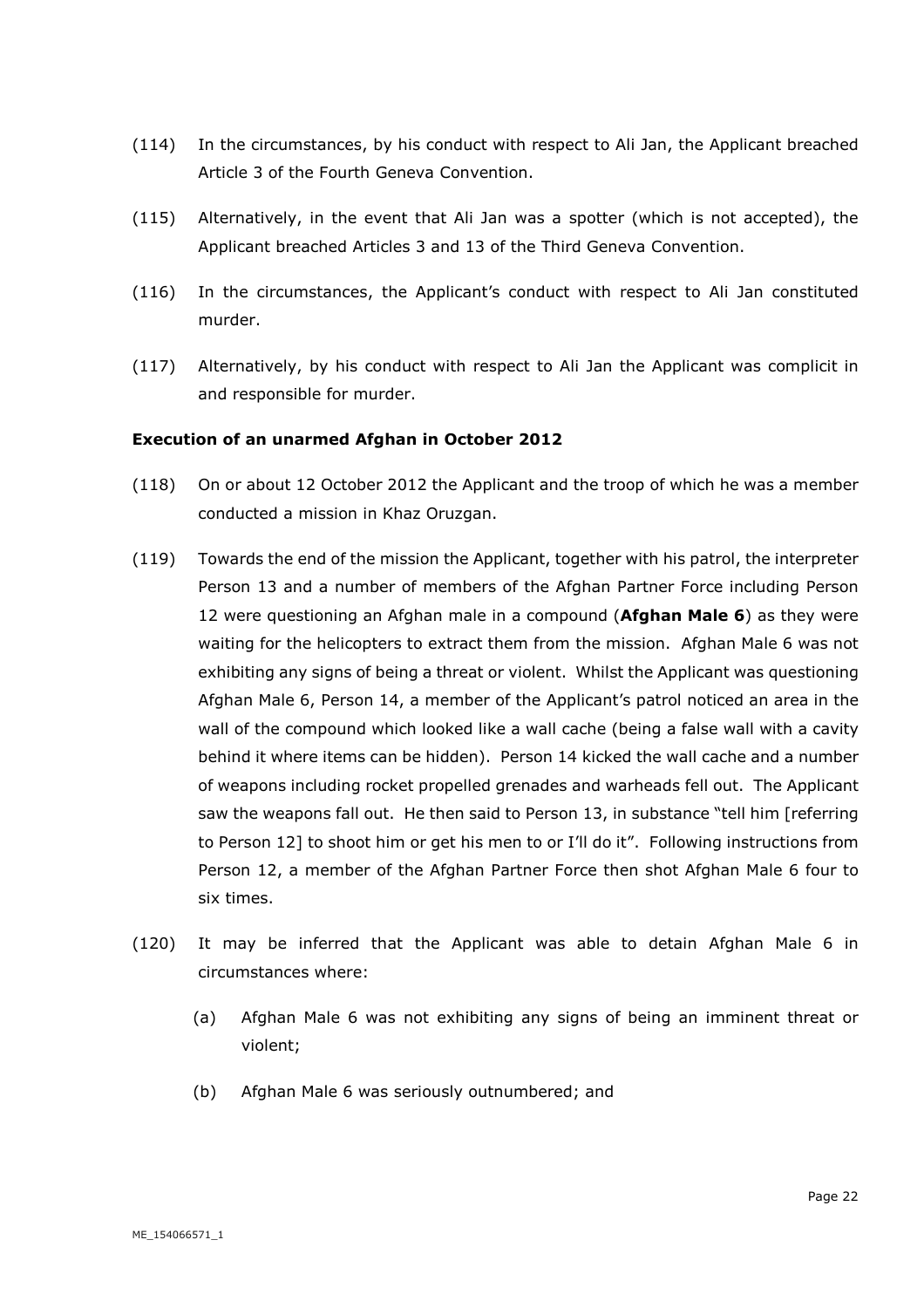- (c) the Applicant had enough time to issue the direction referred to in the preceding paragraph.
- (121) In the circumstances, by his conduct with respect to Afghan Male 6, the Applicant breached:
	- (a) Articles 3 and 13 of the Third Geneva Convention; or
	- (b) Alternatively, Article 3 of the Fourth Geneva Convention.
- (122) In the circumstances, by his conduct with respect to Afghan Male 6 the Applicant was complicit in and responsible for murder.

#### **Execution of an unarmed Afghan Adolescent on about 21 October 2012**

- (123) In or about October 2012 the Applicant said to the members of his patrol, in substance "Hey fellas, we're on 18, we need two more to get to 20". In saying this the Applicant was referring to the kill board.
- (124) In or about October 2012 the Commanding Officer of the troop, Person 15 expressed concern to the troops that the number of persons killed in action during rotation 18 was too high.
- (125) On or about 21 October 2012, during the last mission conducted by the Applicant and the troop of which he was a member, a Toyota Hilux was intercepted by a number of members of the troop, including Person 16. The Hilux contained four Afghan males, including a male of approximately 15 to 18 years old (**Afghan Adolescent**). The Afghan Adolescent was searched and detained by Person 16 and then handed over to the Applicant's patrol for questioning, together with the other occupants of the Hilux. At the time the Afghan Adolescent was visibly extremely nervous.
- (126) Shortly after the occupants of the Hilux were handed over to the Applicant's patrol the Applicant sent a radio communication, in substance, "two EKIAs".
- (127) One or two days after the mission Person 16 said to the Applicant, in substance, "What happened to the young bloke who was shaking like a leaf?" The Applicant responded, in substance, "I shot that  $c***$  in the head. [Person 15] told me not to kill any  $c^{***}$  on that job so I pulled out my 9mm and shot him in the head. It was the most beautiful thing I've ever seen."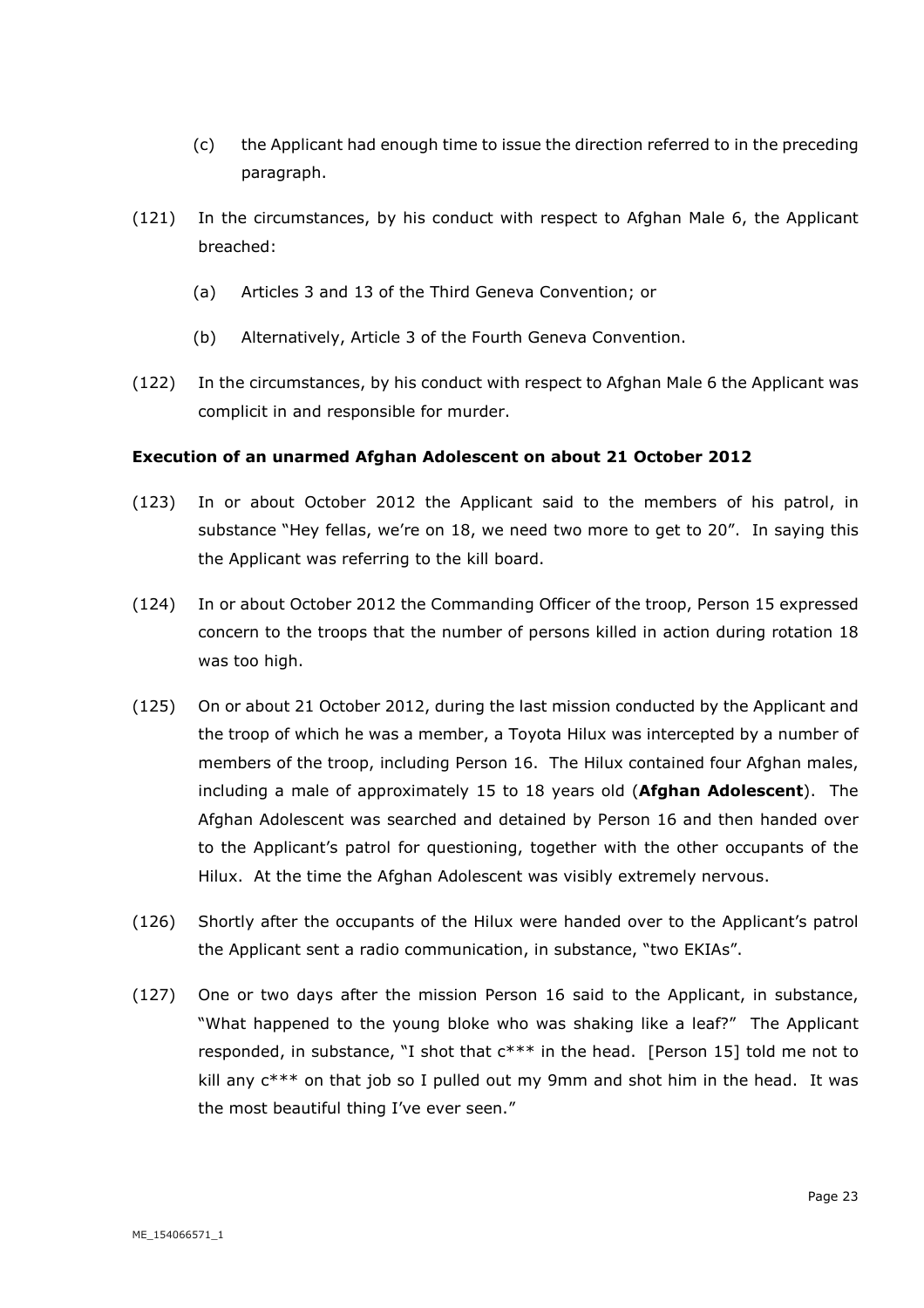- (128) In the circumstances, by his conduct with respect to the Afghan Adolescent, the Applicant breached:
	- (a) Articles 3 and 13 of the Third Geneva Convention; or
	- (b) Alternatively, Article 3 of the Fourth Geneva Convention.
- (129) In the circumstances, the Applicant's conduct with respect to the Afghan Adolescent constituted murder.

#### **Domestic violence**

- (130) From about 2014 to 2017 the Applicant held the position of Chair of National Australia Day Council.
- (131) On 26 January 2015 Rosie Batty was awarded the 2015 Australian of the Year. Rosie Batty is a domestic violence campaigner. The Applicant publicly congratulated and supported Ms Batty on her award.
- (132) From about 13 October 2017 to 5 April 2018 the Applicant engaged in an extramarital affair with Person 17.
- (133) On 28 March 2018 the Applicant attended a function for the Prime Minter's Veterans Employment Awards held at the Great Hall in Parliament House. The Applicant brought Person 17 as his guest to the awards and introduced her as a guest of his employer, Channel Seven.
- (134) During the function Person 17 became intoxicated and fell down the stairs leading into the underground carpark as she was leaving the function.
- (135) After the function the Applicant and Person 17 went to a room at the Realm Hotel. When they were in the hotel room an argument ensued between the Applicant and Person 17 as the Applicant was angry with Person 17 due to her behaviour at the function and his fear that she may have exposed the affair.
- (136) During the argument Person 17 said to the Applicant, in substance "my head hurts". The Applicant responded in substance "It's going to hurt more" or "I'll show you what hurt is" and punched Person 17 hard in her left eye with a clenched right fist. Person 17 sustained a black eye as a result of this punch.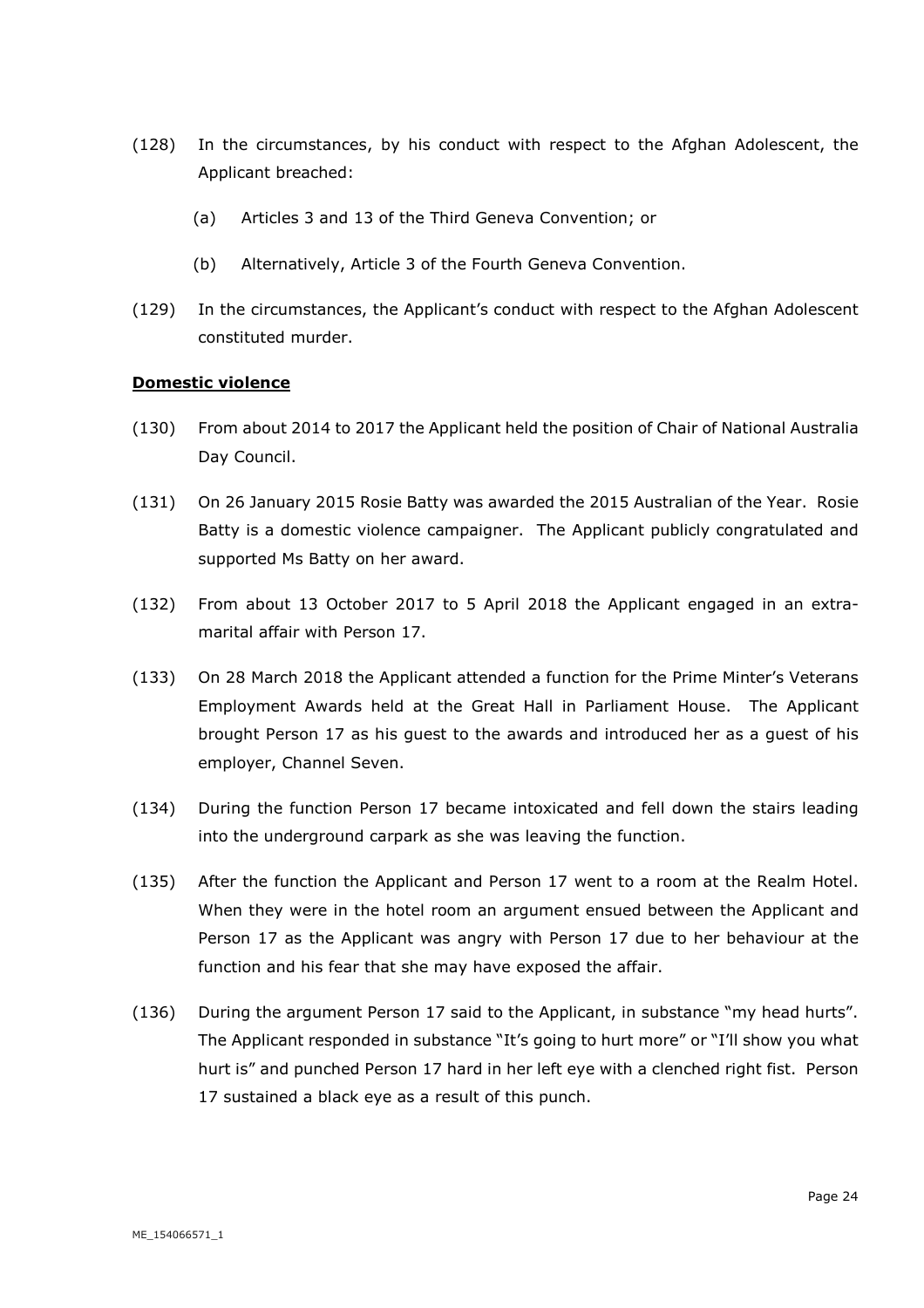- (137) On 30 May 2018, Person 17 approached the Australian Federal Police and complained about being assaulted by the Applicant.
- (138) On 24 August 2018, after seeking legal advice about the process of being involved in a criminal prosecution as a witness, Person 17 decided that she did not wish to proceed with a formal complaint to the AFP and notified the AFP accordingly.

#### **Imputations**

- (139) The imputation pleaded in sub-paragraphs 5(a), 7(c) and 9(c) of the Statement of Claim - "*The Applicant while a member of the SASR, murdered an unarmed and defenceless Afghan civilian, by kicking him off a cliff and procuring the soldiers under his command to shoot him*" (**Imputation 1**) is substantially true by reason of the facts and matters set out in particulars 1-16, 64, 93-94 and 102-117 above.
- (140) The imputation pleaded in sub-paragraph 5(b) of the Statement of Claim and in paragraph 14(b)(i)(A) above - "*The Applicant broke the moral and legal rules of military engagement and is therefore a criminal*" (**Imputation 2**) is substantially true by reason of the facts and matters set out in particulars 1-16, 37, 40-52, 56-64 and 86 to 129 above.
- (141) The imputation pleaded in sub-paragraph 5(c) of the Statement of Claim and in paragraph 14(b)(i)(B) above - "*The Applicant disgraced his country Australia and the Australian army by his conduct as a member of the SASR in Afghanistan*" (**Imputation 3**) is substantially true by reason of the facts and matters set out in particulars 1-129 above.
- $(142)$  The imputation pleaded in sub-paragraphs 7(a) and 9(a) of the Statement of Claim -"*The Applicant while a member of the SASR committed murder by pressuring a newly deployed and inexperienced SASR soldier to execute an elderly, unarmed afghan in order to 'blood the rookie'*" (**Imputation 4**) is substantially true by reason of the facts and matters set out in particulars 1-16, 37 and 40 to 48 above.
- (143) The imputation pleaded in sub-paragraphs 7(b) and 9(b) of the Statement of Claim - "*The Applicant while a member of the SASR, committed murder by machine gunning a man with a prosthetic leg*" (**Imputation 5**) is substantially true by reason of the facts and matters set out in particulars 1-16, 40-41 and 49-52 above.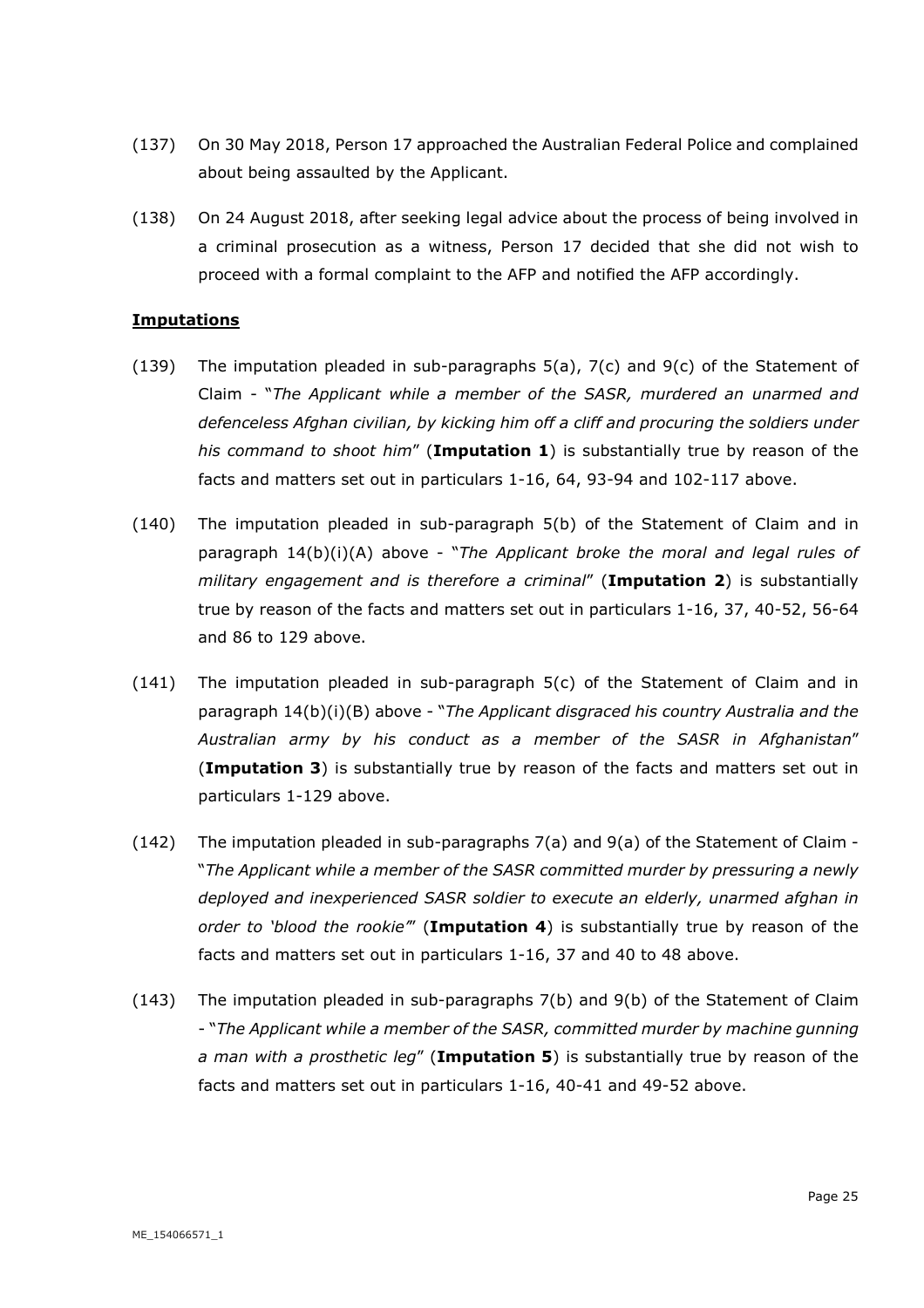- (144) The imputation pleaded in sub-paragraphs 7(d) and 9(d) of the Statement of Claim - "*The Applicant having committed murder by machine gunning a man in Afghanistan with a prosthetic leg, is so callous and inhumane that he took the prosthetic leg back to Australia and encouraged his soldiers to use it as a novelty beer drinking vessel*" (**Imputation 6**) is substantially true by reason of the facts and matters set out in particulars 1-16, 37, 40-41 and 49-55 above.
- (145) The imputation pleaded in sub-paragraph 11(a) of the Statement of Claim "*The Applicant committed an act of domestic violence against a woman in the Hotel Realm in Canberra*" (**Imputation 7**) is substantially true by reason of the facts and matters set out in particulars 132-138 above.
- (146) The imputation pleaded in sub-paragraph 11(b) of the Statement of Claim "*The Applicant is a hypocrite who publicly supported Rosie Batty, a domestic violence campaigner, when in private he abused a woman*" (**Imputation 8**) is substantially true by reason of the facts and matters set out in particulars 130 to 138 above.
- (147) The imputation pleaded in sub-paragraph 11(c) of the Statement of Claim "*The Applicant as deputy commander of a 2009 SASR patrol, authorised the execution of an unarmed Afghan by a junior trooper in his patrol*" (**Imputation 9**) is substantially true by reason of the facts and matters set out in particulars 1-16, 37, 40-48, 64-66 and 102-122 above.
- (148) The imputation pleaded in sub-paragraph 11(d) of the Statement of Claim "*The Applicant during the course of his 2010 deployment to Afghanistan, bashed an unarmed Afghan in the face with his fists and in the stomach with his knee and in so doing alarmed two patrol commanders to the extent that they ordered him to back off*" (**Imputation 10**) is substantially true by reason of the facts and matters set out in particulars 1-16 and 56-63 above.
- (149) The imputation pleaded in sub-paragraph 11(e) of the Statement of Claim "*The Applicant as patrol commander in 2012 authorised the assault of an unarmed Afghan, who was being held in custody and posed no threat*" (**Imputation 11**) is substantially true by reason of the facts and matters set out in particulars 1-16, 37, 40-48, 64-66 and 118-122 above.
- (150) The imputation pleaded in sub-paragraph 11(f) of the Statement of Claim "*The Applicant engaged in a campaign of bullying against a small and quiet soldier called*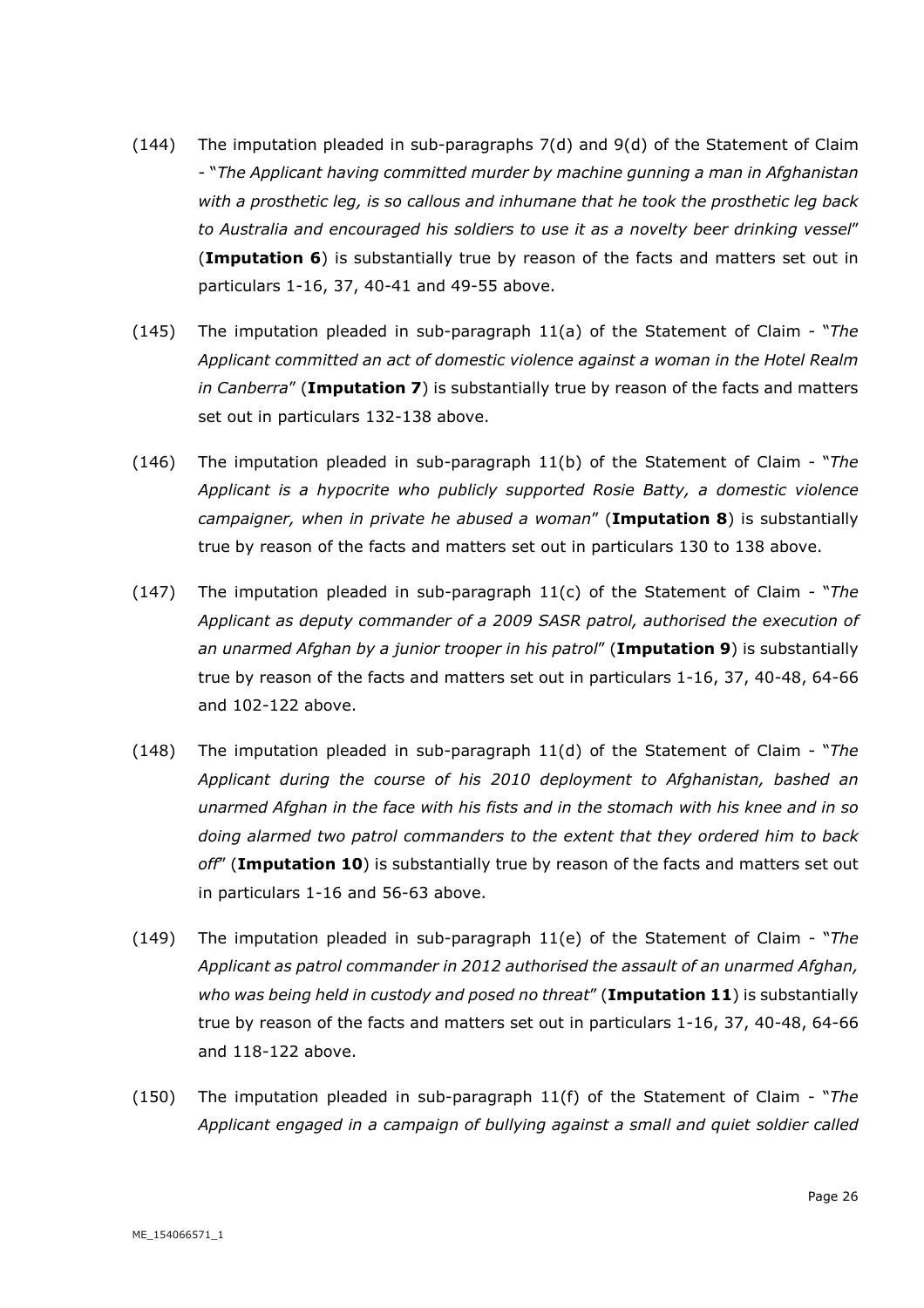*Trooper M which included threats of violence*" (**Imputation 12**) is substantially true by reason of the facts and matters set out in particulars 1-3 and 17-36 above.

- (151) The imputation pleaded in sub-paragraph 11(g) of the Statement of Claim "*The Applicant threatened to report Trooper J to the International Criminal Court for firing at civilians, unless he provided an account of a friendly fire incident that was consistent with the Applicant's*" (**Imputation 13**) is substantially true by reason of the facts and matters set out in particulars 1-3 and 70-85 above.
- (152) The imputation pleaded in sub-paragraph 11(h) of the Statement of Claim "*The Applicant assaulted an unarmed Afghan in 2012*" (**Imputation 14**) is substantially true by reason of the facts and matters set out in particulars 1-16, 40-41, 49-52, 56- 64, 86-117 and 123-129 above.

Date: 9 October 2018

Buttett

Signed by Peter Bartlett Lawyer for the Respondents

This pleading was settled by ATS Dawson SC and Lyndelle Barnett of counsel.